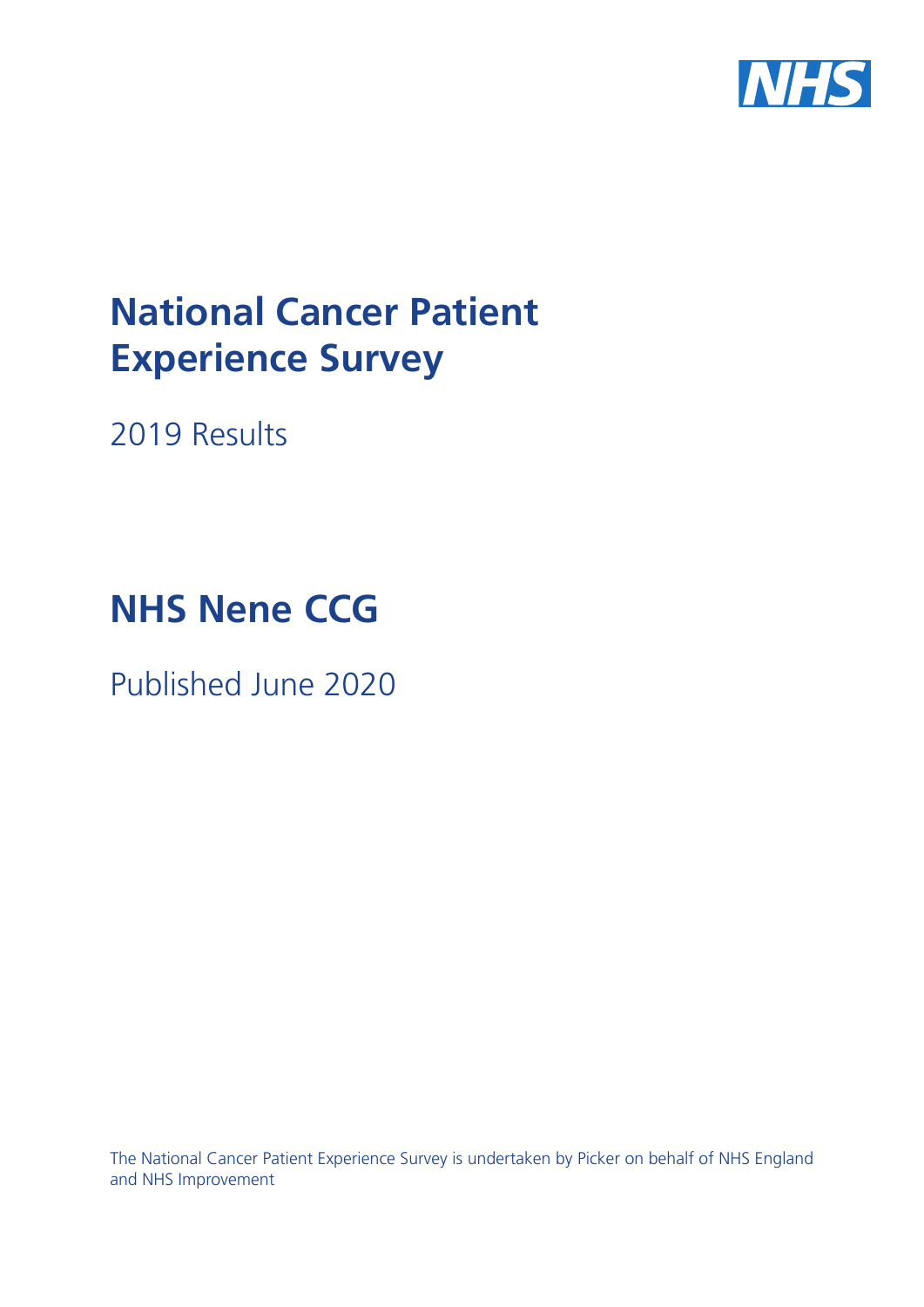# **Executive Summary** Case Mix Adjusted scores

#### **Cancer Dashboard Questions**

The following seven questions are included in phase 1 of the Cancer Dashboard developed by Public Health England and NHS England:

Q61. Patient's average rating of care scored from very poor to very good

| 0   | $\overline{2}$                                                | 3 | 4 | 5 | 6 | 7 | 8   | 9 | 10                                                                                            |  |
|-----|---------------------------------------------------------------|---|---|---|---|---|-----|---|-----------------------------------------------------------------------------------------------|--|
|     |                                                               |   |   |   |   |   | 8.7 |   |                                                                                               |  |
|     |                                                               |   |   |   |   |   |     |   | Q18. Patient definitely involved as much as they wanted in decisions about care and treatment |  |
|     |                                                               |   |   |   |   |   |     |   | Q19. Patient given the name of a CNS who would support them through their treatment           |  |
| 8%  | Q20. Patient found it very or quite easy to contact their CNS |   |   |   |   |   |     |   |                                                                                               |  |
|     |                                                               |   |   |   |   |   |     |   | Q39. Patient always felt they were treated with respect and dignity while in hospital         |  |
|     | leaving hospital                                              |   |   |   |   |   |     |   | Q41. Hospital staff told patient who to contact if worried about condition or treatment after |  |
| 59% | treatment                                                     |   |   |   |   |   |     |   | Q55. General practice staff definitely did everything they could to support patient during    |  |
|     | <b>Questions Outside Expected Range</b>                       |   |   |   |   |   |     |   |                                                                                               |  |

|                                                                                                                       |            | Case Mix Adjusted Scores   |                            |                   |
|-----------------------------------------------------------------------------------------------------------------------|------------|----------------------------|----------------------------|-------------------|
|                                                                                                                       | 2019 Score | Lower<br>Expected<br>Range | Upper<br>Expected<br>Range | National<br>Score |
| Q7. Test results explained in completely understandable way                                                           | 75%        | 77%                        | 83%                        | 80%               |
| Q14. Patient felt that treatment options were completely explained                                                    | 80%        | 81%                        | 86%                        | 83%               |
| Q18. Patient definitely involved as much as they wanted in decisions about care and<br>treatment                      | 77%        | 78%                        | 84%                        | 81%               |
| Q20. Patient found it very or quite easy to contact their CNS                                                         | 78%        | 82%                        | 88%                        | 85%               |
| Q22. Hospital staff gave information about support or self-help groups for people with<br>cancer                      | 84%        | 86%                        | 91%                        | 88%               |
| Q23. Hospital staff discussed or gave information about the impact cancer could have on<br>day to day activities      | 79%        | 81%                        | 87%                        | 84%               |
| Q24. Hospital staff gave information on getting financial help or possible benefits                                   | 57%        | 58%                        | 68%                        | 63%               |
| Q31. Patient had confidence and trust in all doctors treating them                                                    | 80%        | 80%                        | 87%                        | 84%               |
| Q33. Patient had confidence and trust in all the ward nurses treating them                                            | 70%        | 70%                        | 78%                        | 74%               |
| Q38. Hospital staff definitely did everything they could to help control pain                                         | 78%        | 79%                        | 87%                        | 83%               |
| Q43. Patient definitely found hospital staff to discuss worries or fears during their outpatient<br>or day case visit | 65%        | 67%                        | 74%                        | 71%               |
| Q44. Cancer doctor had the right documents at patient's last outpatient appointment                                   | 93%        | 94%                        | 97%                        | 96%               |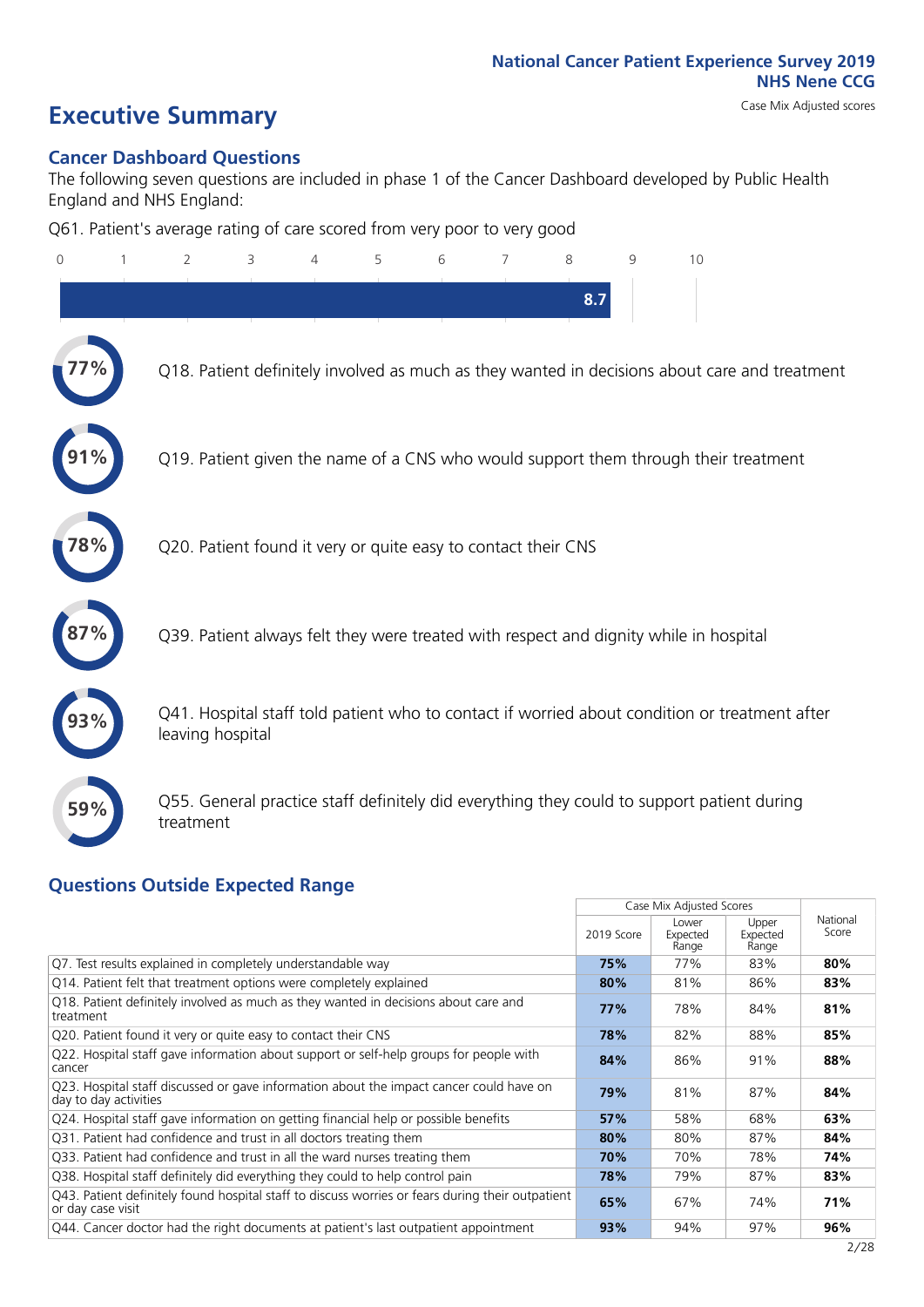|                                                                                               |            | Case Mix Adjusted Scores   |                            |                   |
|-----------------------------------------------------------------------------------------------|------------|----------------------------|----------------------------|-------------------|
|                                                                                               | 2019 Score | Lower<br>Expected<br>Range | Upper<br>Expected<br>Range | National<br>Score |
| Q49. Beforehand patient completely had all information needed about chemotherapy<br>treatment | 80%        | 81%                        | 88%                        | 84%               |
| Q58. Overall the administration of care was good or very good                                 | 84%        | 87%                        | 91%                        | 89%               |
| Q61. Patient's average rating of care scored from very poor to very good                      | 8.7        | 8.7                        | 8.9                        | 8.8               |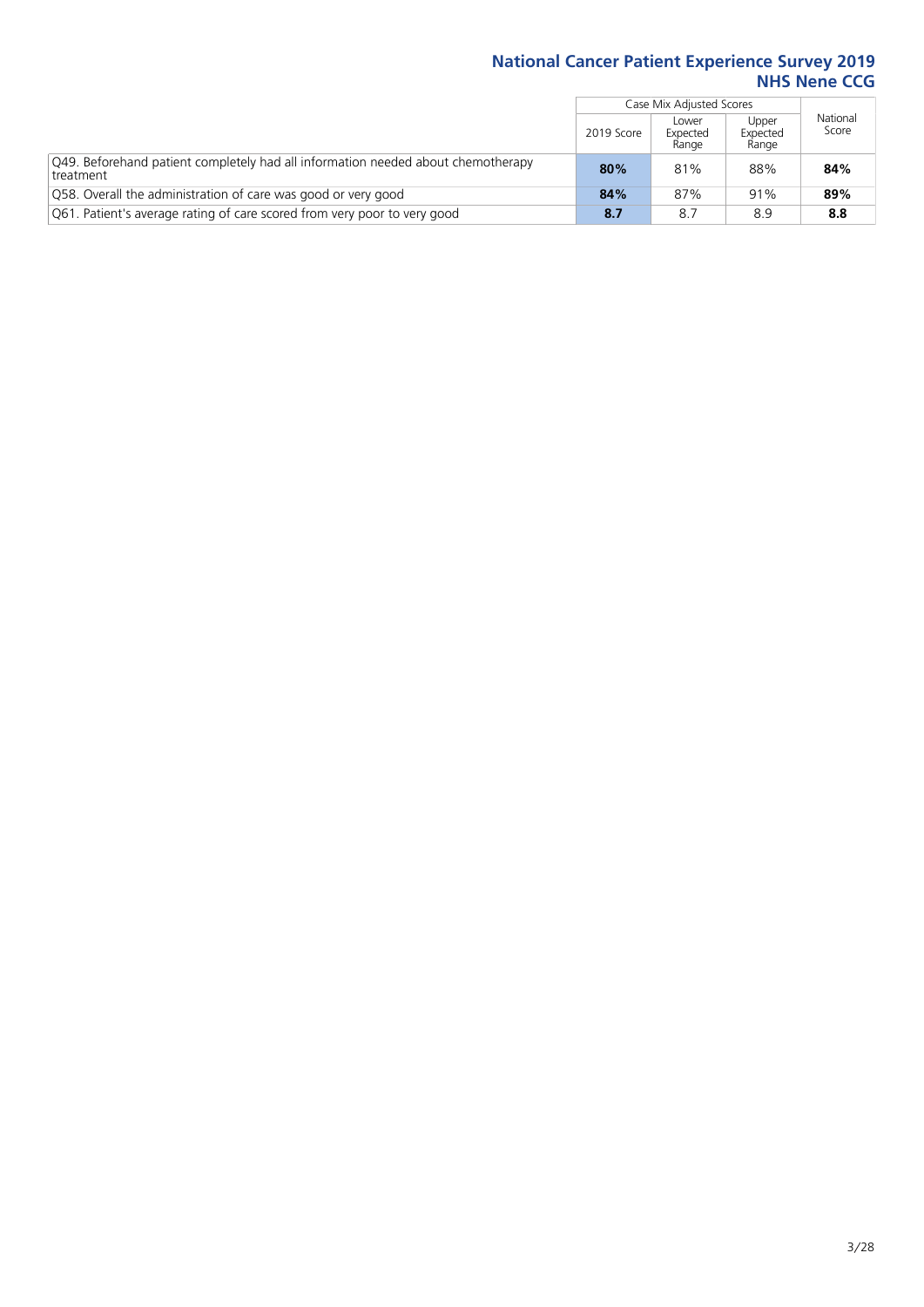# **Introduction**

The National Cancer Patient Experience Survey 2019 is the ninth iteration of the survey first undertaken in 2010. It has been designed to monitor national progress on cancer care; to provide information to drive local quality improvements; to assist commissioners and providers of cancer care; and to inform the work of the various charities and stakeholder groups supporting cancer patients.

The survey was overseen by a national Cancer Patient Experience Advisory Group. This Advisory Group set the principles and objectives of the survey programme and guided questionnaire development. The survey was commissioned and managed by NHS England. The survey provider, Picker, is responsible for designing, running and analysing the survey.

The 2019 survey involved 143 NHS Trusts. Out of 111,366 people, 67,858 people responded to the survey, yielding a response rate of 61%.

# **Methodology**

#### **Eligibility, eldwork and survey methods**

The sample for the survey included all adult (aged 16 and over) NHS patients, with a confirmed primary diagnosis of cancer, discharged from an NHS Trust after an inpatient episode or day case attendance for cancer related treatment in the months of April, May and June 2019. The fieldwork for the survey was undertaken between December 2019 and March 2020.

As in the previous four years, the survey used a mixed mode methodology. Questionnaires were sent by post, with two reminders where necessary, but also included an option to complete the questionnaire online. A Freephone helpline and email was available for respondents to opt out, ask questions about the survey, enable them to complete their questionnaire over the phone and provide access to a translation and interpreting facility for those whose first language was not English.

#### **Case-mix adjustment**

Both unadjusted and adjusted scores are presented in this report. Case-mix adjusted scores allows us to account for the impact that differing patient populations might have on results. By using the case-mix adjusted estimates we can obtain a greater understanding of how a CCG is performing given their patient population. The factors taken into account in this case-mix adjustment are gender, age, ethnic group, deprivation, and tumour group.

#### **Scoring methodology**

Fifty-two questions from the questionnaire are scored as these questions relate directly to patient experience. For all but one question (Q61), scores are presented as the percentage of positive responses out of all scored responses. For Q61, respondents rate their overall care on a scale of 0 to 10, of which the average was calculated for this question's presented score. The percentages in this report have been rounded to the nearest percentage point. Therefore, in some cases the figures do not appear to add up to 100%.

#### **Statistical significance**

In the reporting of 2019 results, appropriate statistical tests have been undertaken to identify unadjusted scores for which the change over time is 'statistically significant'. Thirty-seven scored questions in 2019 have been compared with those of 2018 and a statistically significant change between the two years has been reported where identified.

For the scored questions that are comparable beyond 2018, statistically significant change over the five years has also been reported where identified. A statistically significant difference means that the change in the result is very unlikely to have occurred by sampling variation.

#### **Suppression**

#### **Question-level suppression**

For scores where the base size per question is  $<$ 21, the score will be suppressed and replaced with an asterisk (\*). The base size will include neutral response options.

#### **Double suppression**

If any group within a particular sub-group breakdown (such as the tumour group breakdown) has <21 responses, then the figure for this particular group is suppressed and replaced with an asterisk (\*). If there is only one group within the sub-group breakdown that has <21 respondents, and is therefore suppressed, the group with the next lowest number of respondents is also supressed and replaced with an asterisk (\*) (regardless if it is greater than or less than 21).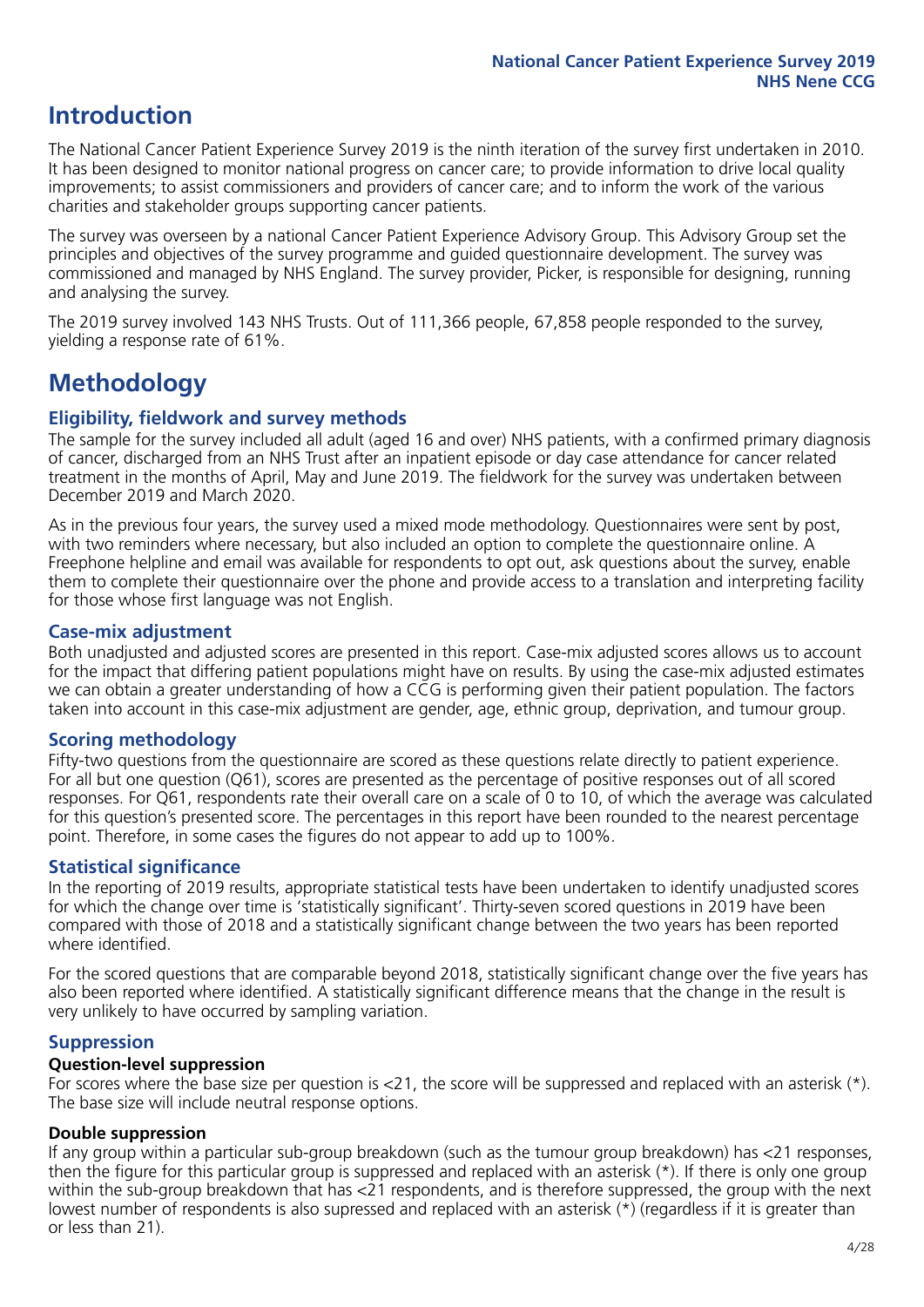# **Understanding the results**

This report shows how this CCG scored for each question in the survey, compared with national results and previous year's results. It is aimed at helping individual CCGs to understand their performance and identify areas for local improvement. Below is a description of the type of results presented within this report and how to understand them.

#### **Expected range charts**

The expected range charts in this report show a bar with the lowest and highest score received for each question nationally. Within this bar, an expected range is given (in grey) and a black diamond represents the actual score for this CCG.

CCGs whose score is above the upper limit of the expected range (in the dark blue) are positive outliers, with a score statistically significantly higher than the national mean. This indicates that the CCG performs better than what CCGs of the same size and demographics are expected to perform. The opposite is true if the score is below the lower limit of the expected range (in the light blue); these are negative outliers. For scores within the expected range (in the grey), the score is what we would expect given the CCG's size and demographics.

#### **Comparability tables**

The comparability tables show the 2018 and 2019 unadjusted scores for this CCG for each scored question. If there is a significant change from 2018 and 2019 or overall from 2015 to 2019, an arrow will be presented for the direction of change. The adjusted 2019 score will also be presented for each scored question along with the lower and upper expected range and national score. Scores above the upper limit of the expected range will be highlighted dark blue, scores below the lower limit of the expected range will be highlighted light blue, and scores within the lower and upper limit of the expected ranges will be highlighted grey.

#### **Tumour type tables**

The tumour type tables show the unadjusted scores for each scored question for each of the 13 tumour groups. The national score for that tumour group is also shown. Unadjusted scores for the same tumour type across different CCGs may not be comparable, as they do not account for the impact that differing patient populations might have on results. Central nervous system is abbreviated as 'CNS' and lower gastrointestinal tract is abbreviated as 'LGT' throughout this report.

#### **Year on year charts**

The year on year charts show five columns representing the unadjusted scores of the last five years (2015, 2016, 2017, 2018 and 2019) for each scored question.

#### **Notes on specific questions**

Following the development phase of the 2019 survey, several changes were made to the questionnaire. Six scored questions were amended (Q5, Q18, Q30, Q35, Q56 and Q60) and one non-scored question (Q29) was amended that impacted the comparability of questions Q30 to Q41. Of all questions changed or impacted by change, only Q60 is presented with historical comparisons; though the results should be interpreted with caution.

#### **Unadjusted data and case-mix adjusted data**

Unadjusted data should be used to see the actual responses from patients relating to the CCG. Case-mix adjusted data, together with expected ranges, should be used to understand whether the results are significantly higher or lower than national results taking account of the patient mix.

### **Further information**

This research was carried out in accordance with the international standard for organisations conducting social research (accreditation to ISO20252:2012; certificate number GB08/74322). The 2019 survey data has been produced and published in line with the Code of Practice for Official Statistics.

For more information on the methodology, please see the Technical Document. It can be viewed along with the 2019 questionnaire and survey quidance on the website at [www.ncpes.co.uk](https://www.ncpes.co.uk/supporting-documents). For all other outputs at National, Trust, CCG and Cancer Alliance level, please see the PDF reports, Excel tables and dashboards at [www.ncpes.co.uk.](https://www.ncpes.co.uk/current-results)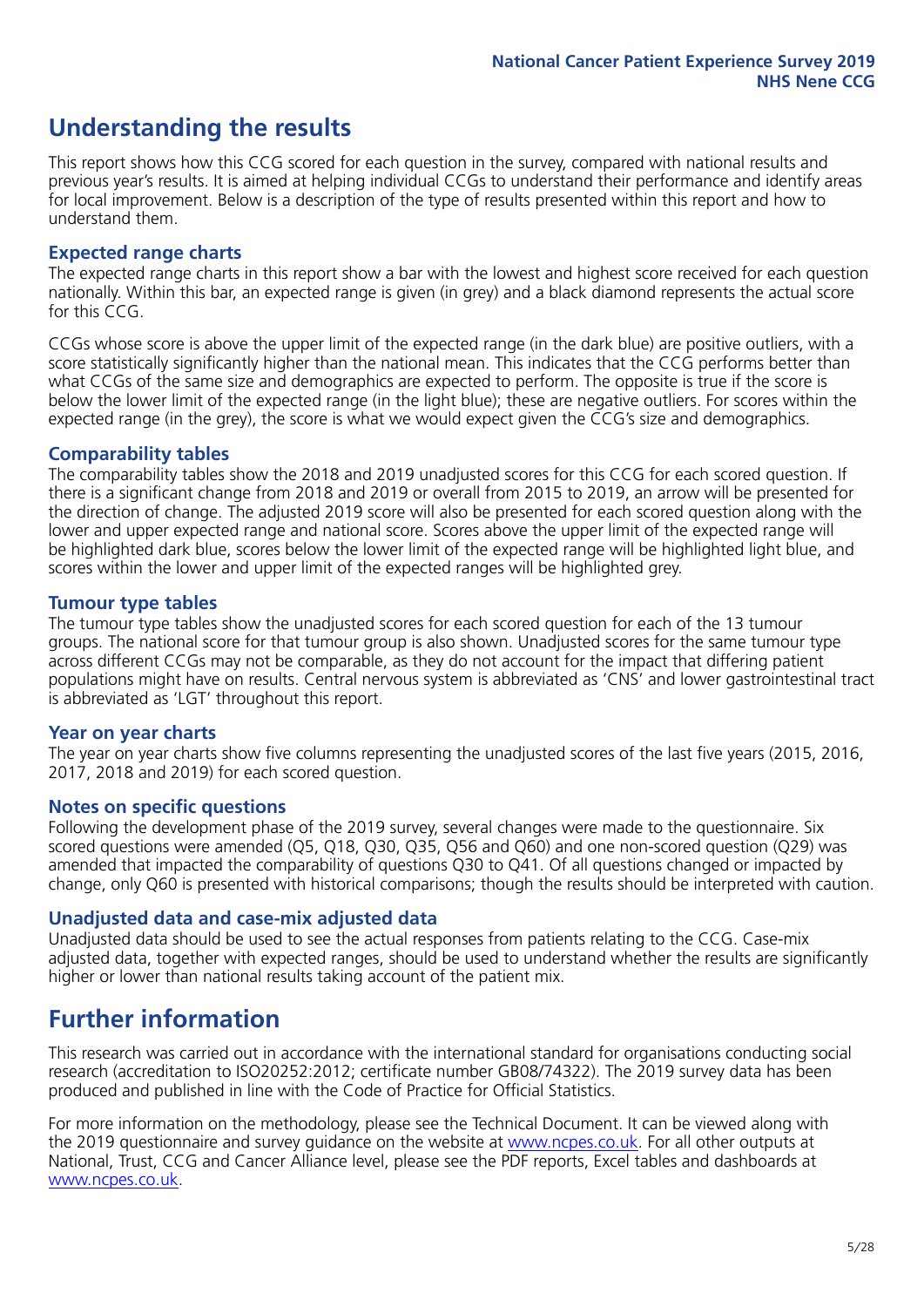### **Response Rate**

#### **Overall Response Rate**

839 patients responded out of a total of 1,376 patients, resulting in a response rate of 61%.

|          | Sample Size | Adjusted<br>Sample | Completed | Response Rate |
|----------|-------------|--------------------|-----------|---------------|
| CCG      | 1.496       | 1.376              | 839       | 61%           |
| National | 119,855     | 111.366            | 67.858    | 61%           |

#### **Respondents by Survey Type**

|                            | Number of<br>Respondents |
|----------------------------|--------------------------|
| Online                     | 92                       |
| Paper                      | 747                      |
| Phone                      | 0                        |
| <b>Translation Service</b> |                          |

#### **Respondents by Tumour Group**

|                      | Number of<br>Respondents |
|----------------------|--------------------------|
| <b>Brain / CNS</b>   | 3                        |
| <b>Breast</b>        | 186                      |
| Colorectal / LGT     | 102                      |
| Gynaecological       | 41                       |
| Haematological       | 134                      |
| <b>Head and Neck</b> | 26                       |
| Lung                 | 61                       |
| Prostate             | 86                       |
| Sarcoma              | 5                        |
| Skin                 | 19                       |
| Upper Gastro         | 39                       |
| Urological           | 56                       |
| Other                | 81                       |

#### **Respondents by Age and Gender**

Respondents year of birth has been used to determine age. This information has been amalgamated into 8 age bands. The age and gender distribution for the CCG was as follows:

|        | Age 16-24 | Age 25-34 | Age 35-44 | Age 45-54 | Age 55-64 | Age 65-74 | Age 75-84 | Age 85+ | Total |
|--------|-----------|-----------|-----------|-----------|-----------|-----------|-----------|---------|-------|
| Male   |           |           | b         | 26        | 62        | 161       | 105       | 18      | 382   |
| Female |           |           | 20        | 58        | 119       | 148       | 92        | 15      | 457   |
| Total  |           |           | 26        | 84        | 181       | 309       | 197       | 33      | 839   |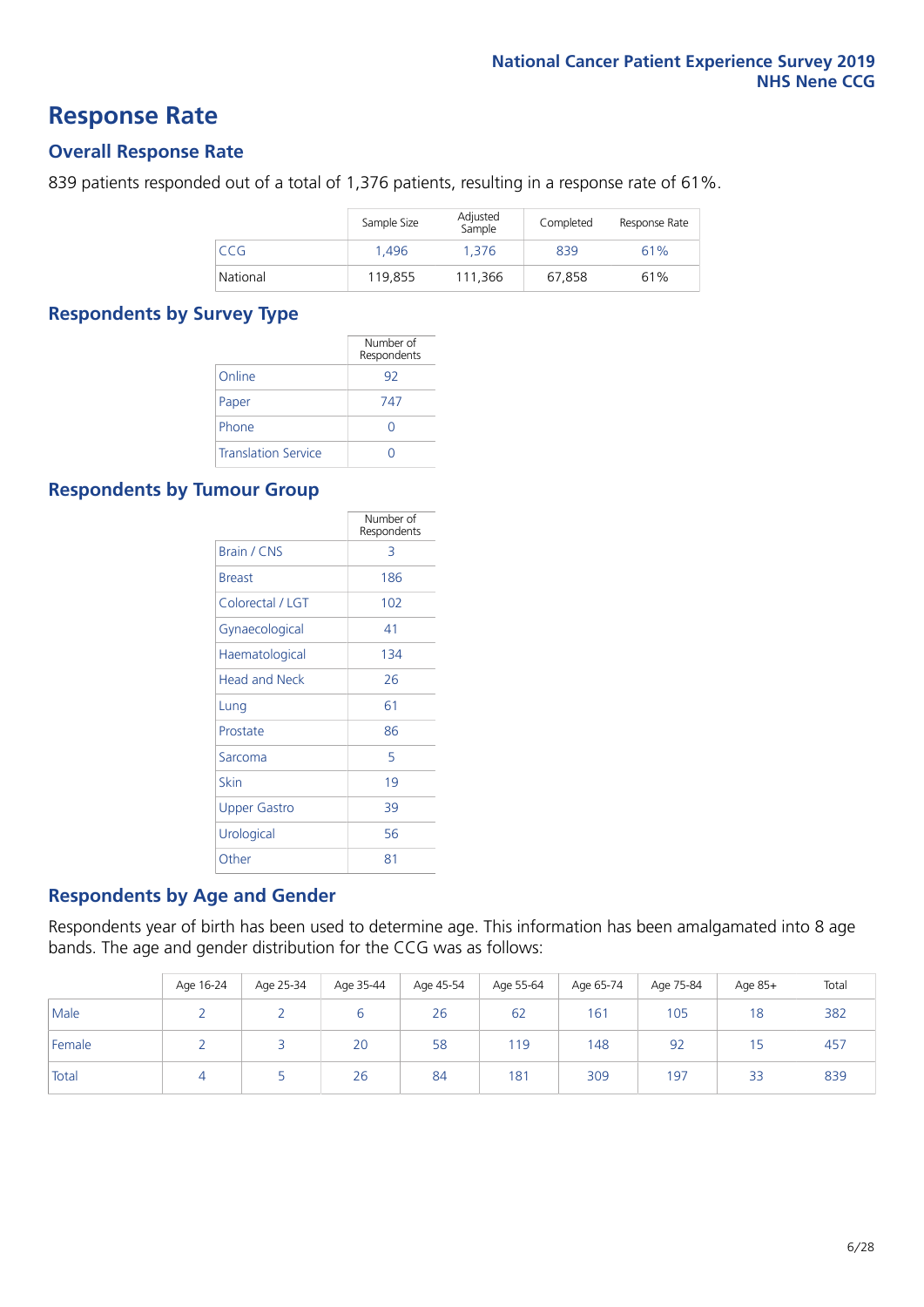# **Expected Range Charts**

| Lower Expected Range<br>Average                                                                                                                                                                                                                                                                                                                                                                                                                                                                                             |       |     | Upper Expected Range |     |     |     |            | Case Mix Adjusted Score  |                   |            |                 |
|-----------------------------------------------------------------------------------------------------------------------------------------------------------------------------------------------------------------------------------------------------------------------------------------------------------------------------------------------------------------------------------------------------------------------------------------------------------------------------------------------------------------------------|-------|-----|----------------------|-----|-----|-----|------------|--------------------------|-------------------|------------|-----------------|
| <b>SEEING YOUR GP</b><br>Q1. Saw GP once or twice before being told they needed to go to<br>hospital<br>Q2. Patient thought they were seen as soon as necessary                                                                                                                                                                                                                                                                                                                                                             | 0%    | 10% | 20%                  | 30% | 40% | 50% | 60%        | 70%                      | 80%<br>78%<br>83% |            | 90% 100%        |
| <b>DIAGNOSTIC TESTS</b><br>Q5. Received all the information needed about the test<br>Q6. The length of time waiting for the test to be done was about<br>right<br>Q7. Test results explained in completely understandable way                                                                                                                                                                                                                                                                                               | 0%    | 10% | 20%                  | 30% | 40% | 50% | 60%        | 70%                      | 80%<br>75%        | 87%        | 90% 100%<br>95% |
| <b>FINDING OUT WHAT WAS WRONG WITH YOU</b><br>Q10. Patient told they could bring a family member or friend when<br>first told they had cancer<br>Q11. Patient felt they were told sensitively that they had cancer<br>Q12. Patient completely understood the explanation of what was<br>wrong<br>Q13. Patient given easy to understand written information about<br>the type of cancer they had                                                                                                                             | 0%    | 10% | 20%                  | 30% | 40% | 50% | 60%        | 70%<br>73%<br>73%<br>72% | 80%               | 85%        | 90% 100%        |
| <b>DECIDING THE BEST TREATMENT FOR YOU</b><br>Q14. Patient felt that treatment options were completely explained<br>Q15. Patient felt possible side effects were definitely explained in<br>an understandable way<br>Q16. Patient definitely given practical advice and support in dealing<br>with side effects of treatment<br>Q17. Patient definitely told about side effects that could affect<br>them in the future<br>Q18. Patient definitely involved as much as they wanted in<br>decisions about care and treatment | 0%    | 10% | 20%                  | 30% | 40% | 50% | 60%<br>55% | 70%<br>72%<br>66%        | 80%<br>80%<br>77% |            | 90% 100%        |
| <b>CLINICAL NURSE SPECIALIST (CNS)</b><br>Q19. Patient given the name of a CNS who would support them<br>through their treatment<br>Q20. Patient found it very or quite easy to contact their CNS<br>Q21. Patient got understandable answers to important questions<br>all or most of the time                                                                                                                                                                                                                              | $0\%$ | 10% | 20%                  | 30% | 40% | 50% | 60%        | 70%                      | 80%<br>78%        | 91%<br>87% | 90% 100%        |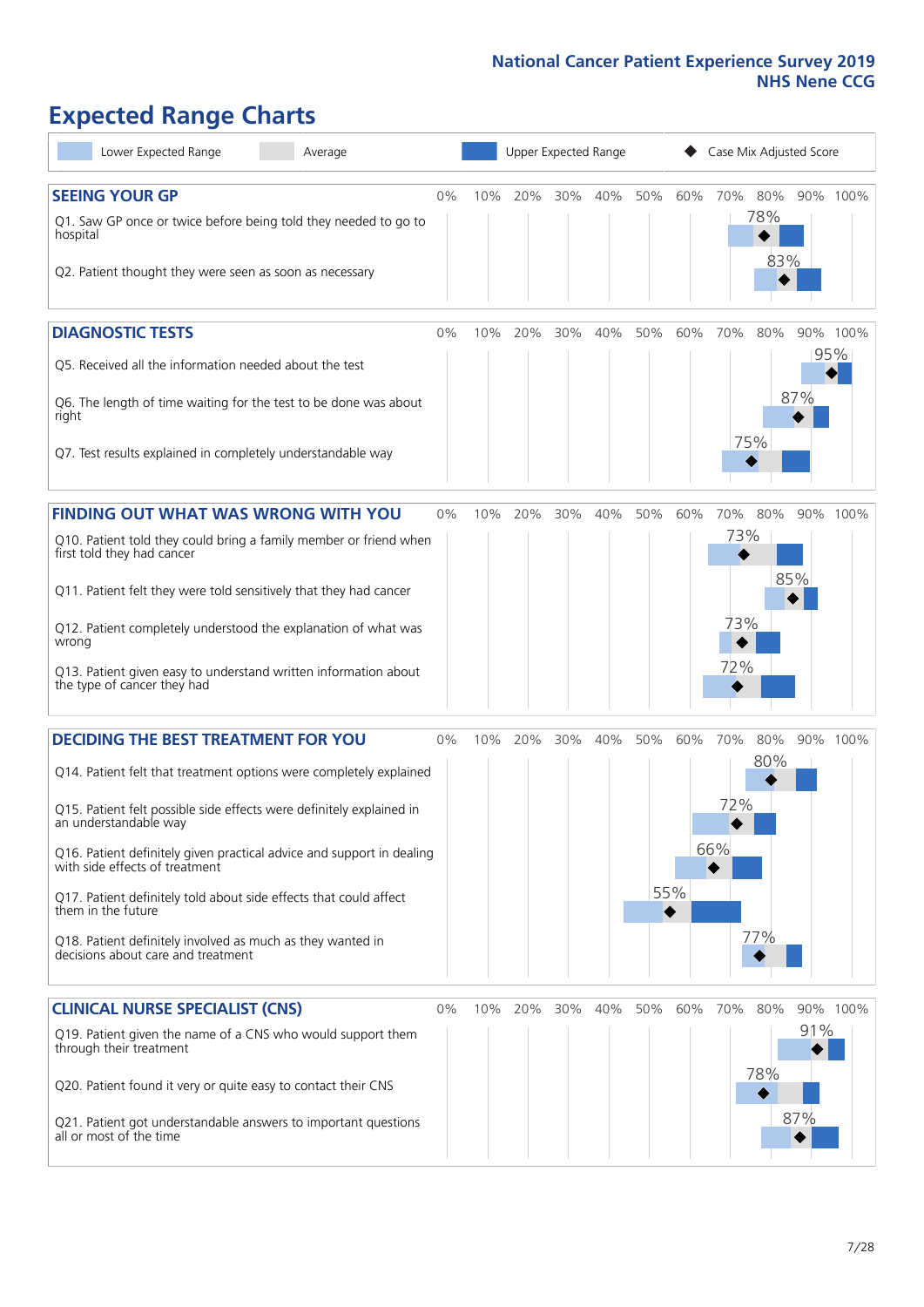# **Expected Range Charts**

| Lower Expected Range<br>Average                                                                                                           |    | Upper Expected Range |     |     |     |     |         | Case Mix Adjusted Score |            |          |  |  |
|-------------------------------------------------------------------------------------------------------------------------------------------|----|----------------------|-----|-----|-----|-----|---------|-------------------------|------------|----------|--|--|
| <b>SUPPORT FOR PEOPLE WITH CANCER</b><br>Q22. Hospital staff gave information about support or self-help<br>groups for people with cancer | 0% | 10%                  | 20% | 30% | 40% | 50% | 60% 70% |                         | 80%<br>84% | 90% 100% |  |  |
| Q23. Hospital staff discussed or gave information about the impact<br>cancer could have on day to day activities                          |    |                      |     |     |     |     |         |                         | 79%        |          |  |  |
| Q24. Hospital staff gave information on getting financial help or<br>possible benefits                                                    |    |                      |     |     |     |     | 57%     |                         |            |          |  |  |
| Q25. Hospital staff told patient they could get free prescriptions                                                                        |    |                      |     |     |     |     |         |                         | 82%        |          |  |  |
| <b>OPERATIONS</b>                                                                                                                         | 0% | 10%                  | 20% | 30% | 40% | 50% | 60%     | 70%                     | 80%        | 90% 100% |  |  |
| Q27. Beforehand, patient had all the information needed about the<br>operation                                                            |    |                      |     |     |     |     |         |                         |            | 95%      |  |  |
| Q28. Afterwards, staff completely explained how operation had<br>gone in understandable way                                               |    |                      |     |     |     |     |         |                         | 78%        |          |  |  |
| <b>HOSPITAL CARE AS AN INPATIENT</b>                                                                                                      | 0% | 10%                  | 20% | 30% | 40% | 50% | 60%     | 70%                     | 80%        | 90% 100% |  |  |
| Q30. Hospital staff didn't talk in front of patient as if patient wasn't<br>there                                                         |    |                      |     |     |     |     |         |                         | 84%        |          |  |  |
| Q31. Patient had confidence and trust in all doctors treating them                                                                        |    |                      |     |     |     |     |         |                         | 80%        |          |  |  |
| Q32. Patient's family or someone close definitely felt able to talk to<br>a doctor                                                        |    |                      |     |     |     |     |         | 68%                     |            |          |  |  |
| Q33. Patient had confidence and trust in all the ward nurses<br>treating them                                                             |    |                      |     |     |     |     |         | 70%                     |            |          |  |  |
| Q34. Patient thought there were always or nearly always enough<br>nurses on duty to care for them                                         |    |                      |     |     |     |     | 61%     |                         |            |          |  |  |
| Q35. All hospital staff asked patient what name they prefer to be<br>called by                                                            |    |                      |     |     |     |     |         |                         | 77%        |          |  |  |
| Q36. Patient always given enough privacy when discussing<br>condition or treatment                                                        |    |                      |     |     |     |     |         |                         | 84%        |          |  |  |
| Q37. Patient definitely found hospital staff to discuss worries or<br>fears during their inpatient visit                                  |    |                      |     |     |     | 51% |         |                         |            |          |  |  |
| Q38. Hospital staff definitely did everything they could to help<br>control pain                                                          |    |                      |     |     |     |     |         |                         | 78%        |          |  |  |
| Q39. Patient always felt they were treated with respect and dignity<br>while in hospital                                                  |    |                      |     |     |     |     |         |                         | 87%        |          |  |  |
| Q40. Patient given clear written information about what should or<br>should not do after leaving hospital                                 |    |                      |     |     |     |     |         |                         | 85%        |          |  |  |
| Q41. Hospital staff told patient who to contact if worried about<br>condition or treatment after leaving hospital                         |    |                      |     |     |     |     |         |                         | 93%        |          |  |  |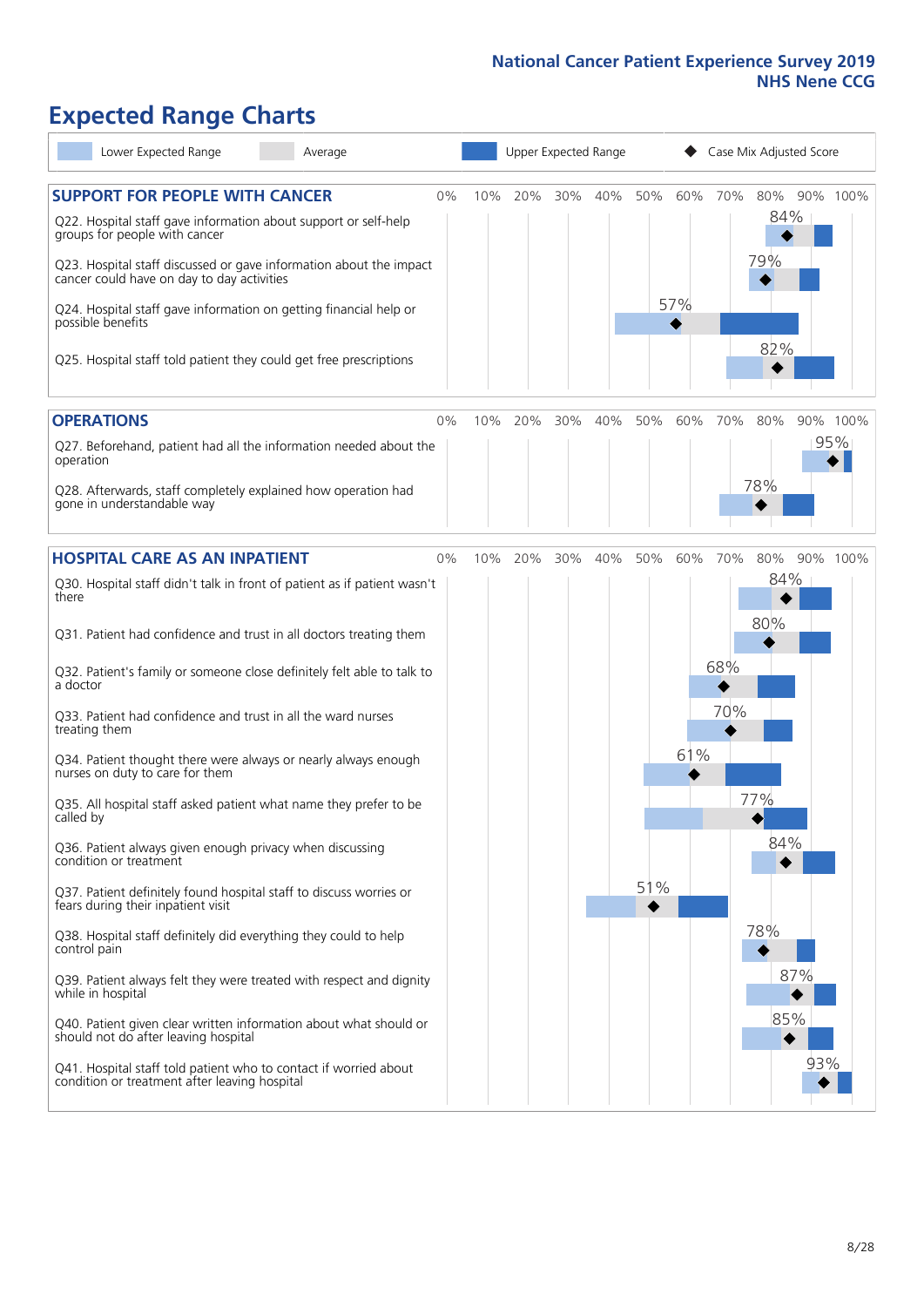# **Expected Range Charts**

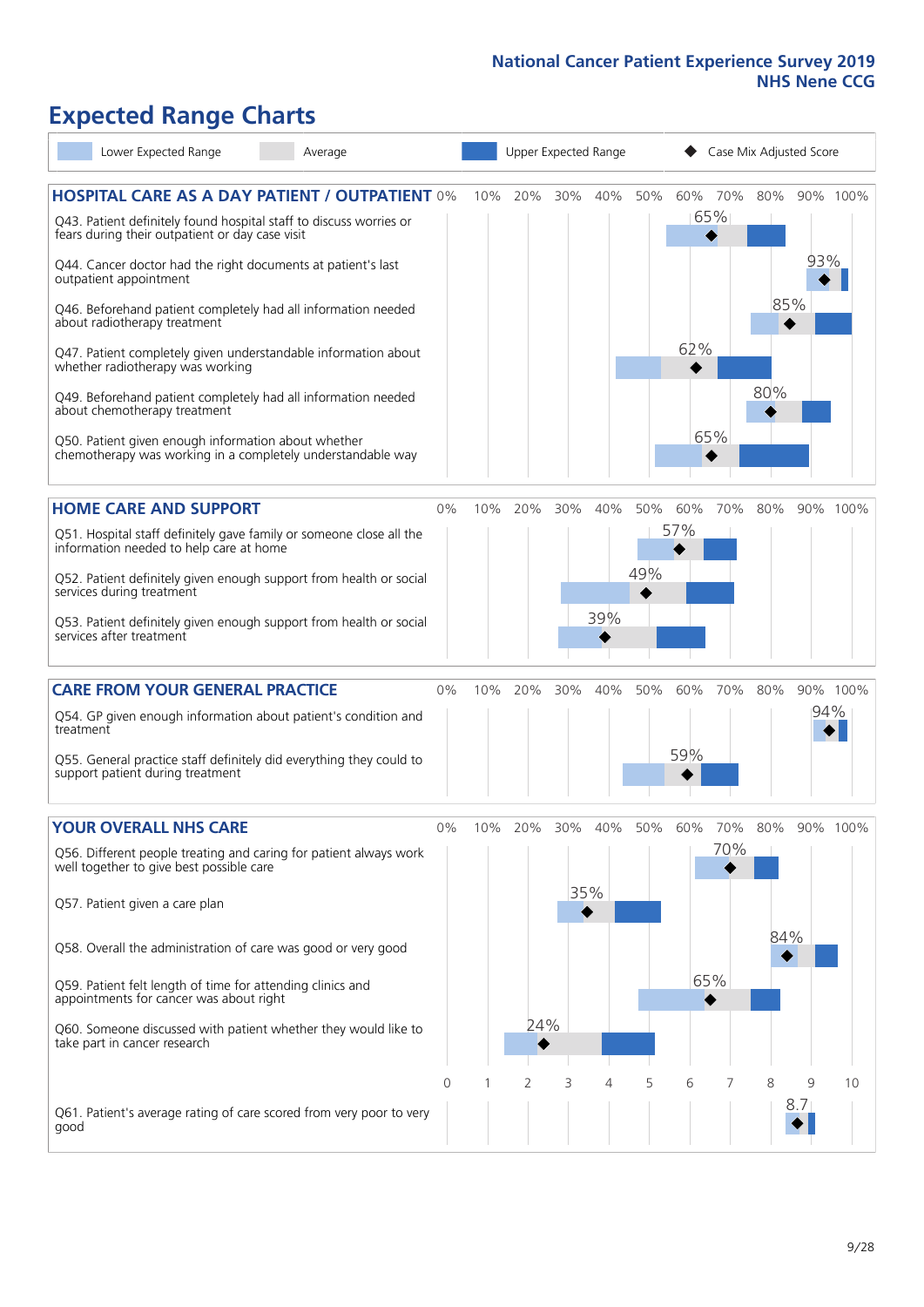# **Comparability Tables**

\* Indicates where a score has been suppressed because there are less than 21 responses.

\*\* No score available for 2018.

 $\triangle$  or  $\nabla$ 

Change 2018-2019: Indicates where 2019 score is significantly higher or lower than 2018 score Change Overall: Indicates significant change overall (2015, 2016, 2017, 2018 and 2019).

Adjusted Score below Lower Expected Range Adjusted Score between Upper and Lower Expected Ranges Adjusted Score above Upper

Expected Range

|                                                                              |           |               | <b>Unadjusted Scores</b> |               |                           |                   |               | Case Mix Adjusted Scores            |                |                   |
|------------------------------------------------------------------------------|-----------|---------------|--------------------------|---------------|---------------------------|-------------------|---------------|-------------------------------------|----------------|-------------------|
|                                                                              | 2018<br>n | 2018<br>Score | 2019<br>n.               | 2019<br>Score | Change I<br>2018-<br>2019 | Change<br>Overall | 2019<br>Score | Lower<br>Expected Expected<br>Range | Upper<br>Range | National<br>Score |
| <b>SEEING YOUR GP</b>                                                        |           |               |                          |               |                           |                   |               |                                     |                |                   |
| Q1. Saw GP once or twice before being told they needed to go<br>to hospital  | 583       | 77%           | 606                      | 78%           |                           |                   | 78%           | 76%                                 | 82%            | 79%               |
| Q2. Patient thought they were seen as soon as necessary                      | 815       | 83%           | 818                      | 83%           |                           |                   | 83%           | 81%                                 | 86%            | 84%               |
|                                                                              |           |               |                          |               |                           |                   |               |                                     |                |                   |
| <b>DIAGNOSTIC TESTS</b>                                                      |           |               |                          |               |                           |                   |               |                                     |                |                   |
| O5. Received all the information needed about the test                       | $***$     | $* *$         | 711                      | 95%           |                           |                   | 95%           | 93%                                 | 97%            | 95%               |
| Q6. The length of time waiting for the test to be done was<br>$-$ hout riobt | 736       | 88%           | 728                      | 87%           |                           |                   | 87%           | 86%                                 | 90%            | 88%               |

| Q6. The length of time waiting for the test to be done was<br>about right | 736 | 88% | 728 | 87% |  | 87% | 86% | 90% | 88% |
|---------------------------------------------------------------------------|-----|-----|-----|-----|--|-----|-----|-----|-----|
| Q7. Test results explained in completely understandable way               | 736 | 76% | 723 | 75% |  | 75% | 77% | 83% | 80% |

| <b>FINDING OUT WHAT WAS WRONG WITH YOU</b>                                                      |     |     |     |     |     |     |     |     |
|-------------------------------------------------------------------------------------------------|-----|-----|-----|-----|-----|-----|-----|-----|
| Q10. Patient told they could bring a family member or friend<br>when first told they had cancer | 770 | 77% | 764 | 73% | 73% | 72% | 81% | 77% |
| Q11. Patient felt they were told sensitively that they had cancer                               | 827 | 85% | 831 | 85% | 85% | 83% | 88% | 86% |
| Q12. Patient completely understood the explanation of what<br>was wrong                         | 828 | 68% | 834 | 73% | 73% | 70% | 76% | 73% |
| Q13. Patient given easy to understand written information<br>about the type of cancer they had  | 738 | 72% | 749 | 72% | 72% | 71% | 78% | 74% |

| <b>DECIDING THE BEST TREATMENT FOR YOU</b>                                                              |      |     |     |     |     |     |     |     |
|---------------------------------------------------------------------------------------------------------|------|-----|-----|-----|-----|-----|-----|-----|
| Q14. Patient felt that treatment options were completely<br>explained                                   | 722  | 82% | 735 | 80% | 80% | 81% | 86% | 83% |
| Q15. Patient felt possible side effects were definitely explained<br>in an understandable way           | 793  | 71% | 791 | 72% | 72% | 70% | 76% | 73% |
| Q16. Patient definitely given practical advice and support in<br>dealing with side effects of treatment | 797  | 66% | 784 | 66% | 66% | 64% | 71% | 67% |
| Q17. Patient definitely told about side effects that could affect<br>them in the future                 | 753  | 54% | 753 | 55% | 55% | 53% | 60% | 57% |
| Q18. Patient definitely involved as much as they wanted in<br>decisions about care and treatment        | $**$ | **  | 818 | 77% | 77% | 78% | 84% | 81% |

| <b>CLINICAL NURSE SPECIALIST (CNS)</b>                                                    |     |     |     |     |  |     |     |     |     |
|-------------------------------------------------------------------------------------------|-----|-----|-----|-----|--|-----|-----|-----|-----|
| Q19. Patient given the name of a CNS who would support them<br>through their treatment    | 792 | 94% | 802 | 92% |  | 91% | 90% | 94% | 92% |
| Q20. Patient found it very or quite easy to contact their CNS                             | 673 | 81% | 663 | 78% |  | 78% | 82% | 88% | 85% |
| Q21. Patient got understandable answers to important<br>questions all or most of the time | 640 | 88% | 627 | 88% |  | 87% | 85% | 90% | 87% |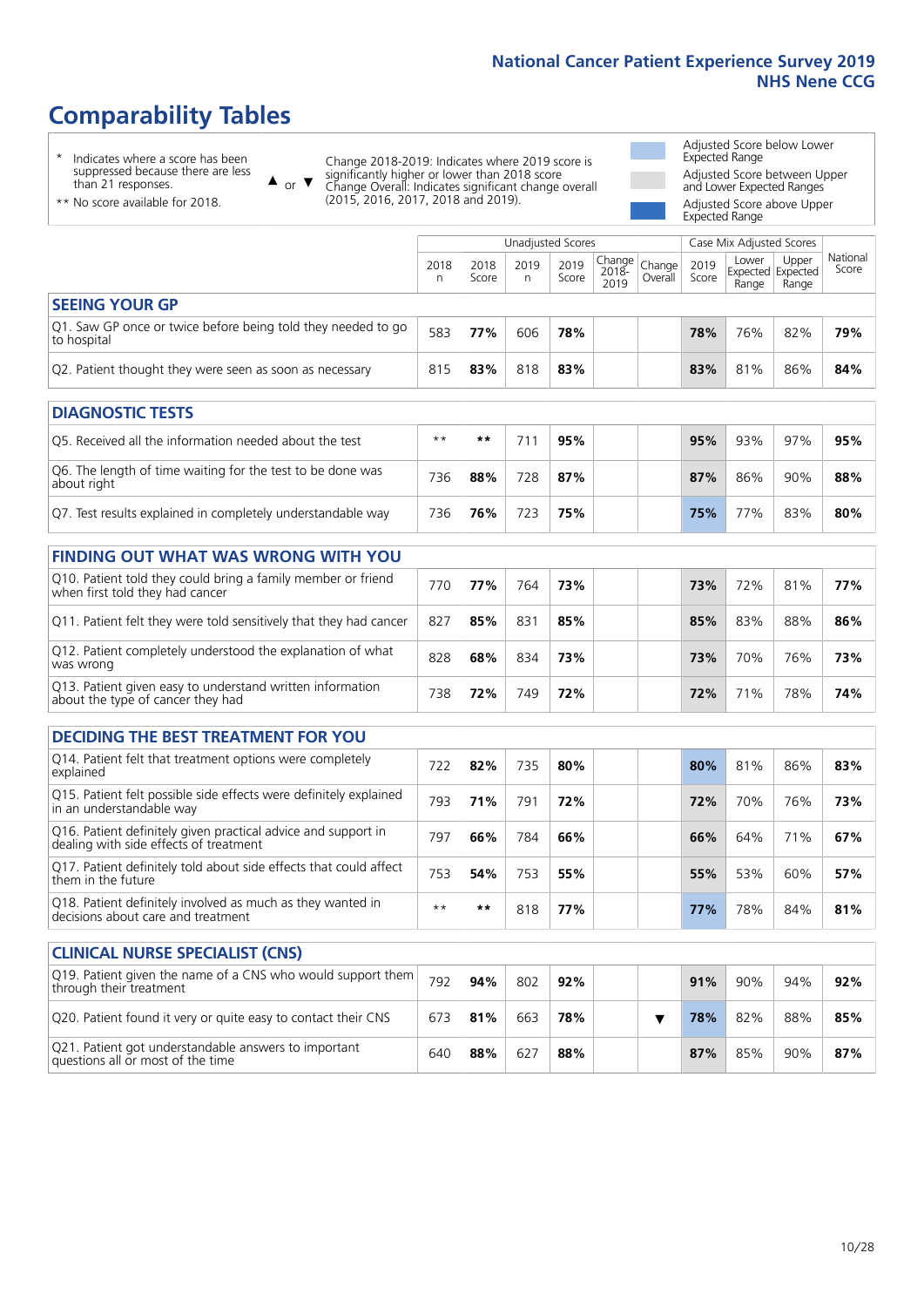# **Comparability Tables**

\* Indicates where a score has been suppressed because there are less than 21 responses.

\*\* No score available for 2018.

 $\triangle$  or  $\nabla$ 

Change 2018-2019: Indicates where 2019 score is significantly higher or lower than 2018 score Change Overall: Indicates significant change overall (2015, 2016, 2017, 2018 and 2019).

Adjusted Score below Lower Expected Range Adjusted Score between Upper and Lower Expected Ranges Adjusted Score above Upper Expected Range

|                                                                                                                   |              |               | Unadjusted Scores |               |                         |                   |               | Case Mix Adjusted Scores            |                |                   |
|-------------------------------------------------------------------------------------------------------------------|--------------|---------------|-------------------|---------------|-------------------------|-------------------|---------------|-------------------------------------|----------------|-------------------|
|                                                                                                                   | 2018<br>n    | 2018<br>Score | 2019<br>n         | 2019<br>Score | Change<br>2018-<br>2019 | Change<br>Overall | 2019<br>Score | Lower<br>Expected Expected<br>Range | Upper<br>Range | National<br>Score |
| <b>SUPPORT FOR PEOPLE WITH CANCER</b>                                                                             |              |               |                   |               |                         |                   |               |                                     |                |                   |
| Q22. Hospital staff gave information about support or self-help<br>groups for people with cancer                  | 619          | 82%           | 617               | 84%           |                         | ▲                 | 84%           | 86%                                 | 91%            | 88%               |
| Q23. Hospital staff discussed or gave information about the<br>impact cancer could have on day to day activities  | 567          | 81%           | 552               | 79%           |                         |                   | 79%           | 81%                                 | 87%            | 84%               |
| Q24. Hospital staff gave information on getting financial help or<br>possible benefits                            | 442          | 56%           | 436               | 57%           |                         |                   | 57%           | 58%                                 | 68%            | 63%               |
| Q25. Hospital staff told patient they could get free prescriptions                                                | 366          | 83%           | 381               | 82%           |                         |                   | 82%           | 78%                                 | 86%            | 82%               |
| <b>OPERATIONS</b>                                                                                                 |              |               |                   |               |                         |                   |               |                                     |                |                   |
| Q27. Beforehand, patient had all the information needed about<br>the operation                                    | 462          | 96%           | 444               | 95%           |                         |                   | 95%           | 94%                                 | 98%            | 96%               |
| Q28. Afterwards, staff completely explained how operation had<br>gone in understandable way                       | 463          | 74%           | 439               | 78%           |                         |                   | 78%           | 75%                                 | 83%            | 79%               |
| <b>HOSPITAL CARE AS AN INPATIENT</b>                                                                              |              |               |                   |               |                         |                   |               |                                     |                |                   |
| Q30. Hospital staff didn't talk in front of patient as if patient<br>wasn't there                                 | $* *$        | **            | 448               | 84%           |                         |                   | 84%           | 80%                                 | 87%            | 84%               |
| Q31. Patient had confidence and trust in all doctors treating<br>them                                             | $* *$        | $***$         | 451               | 79%           |                         |                   | 80%           | 80%                                 | 87%            | 84%               |
| Q32. Patient's family or someone close definitely felt able to talk<br>to a doctor                                | $* *$        | $***$         | 385               | 68%           |                         |                   | 68%           | 68%                                 | 77%            | 72%               |
| Q33. Patient had confidence and trust in all the ward nurses<br>treating them                                     | $* *$        | **            | 452               | 69%           |                         |                   | 70%           | 70%                                 | 78%            | 74%               |
| Q34. Patient thought there were always or nearly always<br>enough nurses on duty to care for them                 | $**$         | $***$         | 449               | 61%           |                         |                   | 61%           | 60%                                 | 69%            | 64%               |
| Q35. All hospital staff asked patient what name they prefer to<br>be called by                                    | $* *$        | **            | 450               | 76%           |                         |                   | 77%           | 63%                                 | 78%            | 71%               |
| Q36. Patient always given enough privacy when discussing<br>condition or treatment                                | $* *$        | $***$         | 450               | 83%           |                         |                   | 84%           | 81%                                 | 88%            | 85%               |
| Q37. Patient definitely found hospital staff to discuss worries or<br>fears during their inpatient visit          | $* *$        | **            | 346               | 51%           |                         |                   | 51%           | 47%                                 | 57%            | 52%               |
| Q38. Hospital staff definitely did everything they could to help<br>control pain                                  | $* *$        | $***$         | 395               | 78%           |                         |                   | 78%           | 79%                                 | 87%            | 83%               |
| Q39. Patient always felt they were treated with respect and<br>dignity while in hospital                          | $* *$        | **            | 452               | 86%           |                         |                   | 87%           | 85%                                 | 91%            | 88%               |
| Q40. Patient given clear written information about what should<br>or should not do after leaving hospital         | $\star\star$ | $***$         | 418               | 84%           |                         |                   | 85%           | 83%                                 | 89%            | 86%               |
| Q41. Hospital staff told patient who to contact if worried about<br>condition or treatment after leaving hospital | $**$         | **            | 431               | 93%           |                         |                   | 93%           | 92%                                 | 96%            | 94%               |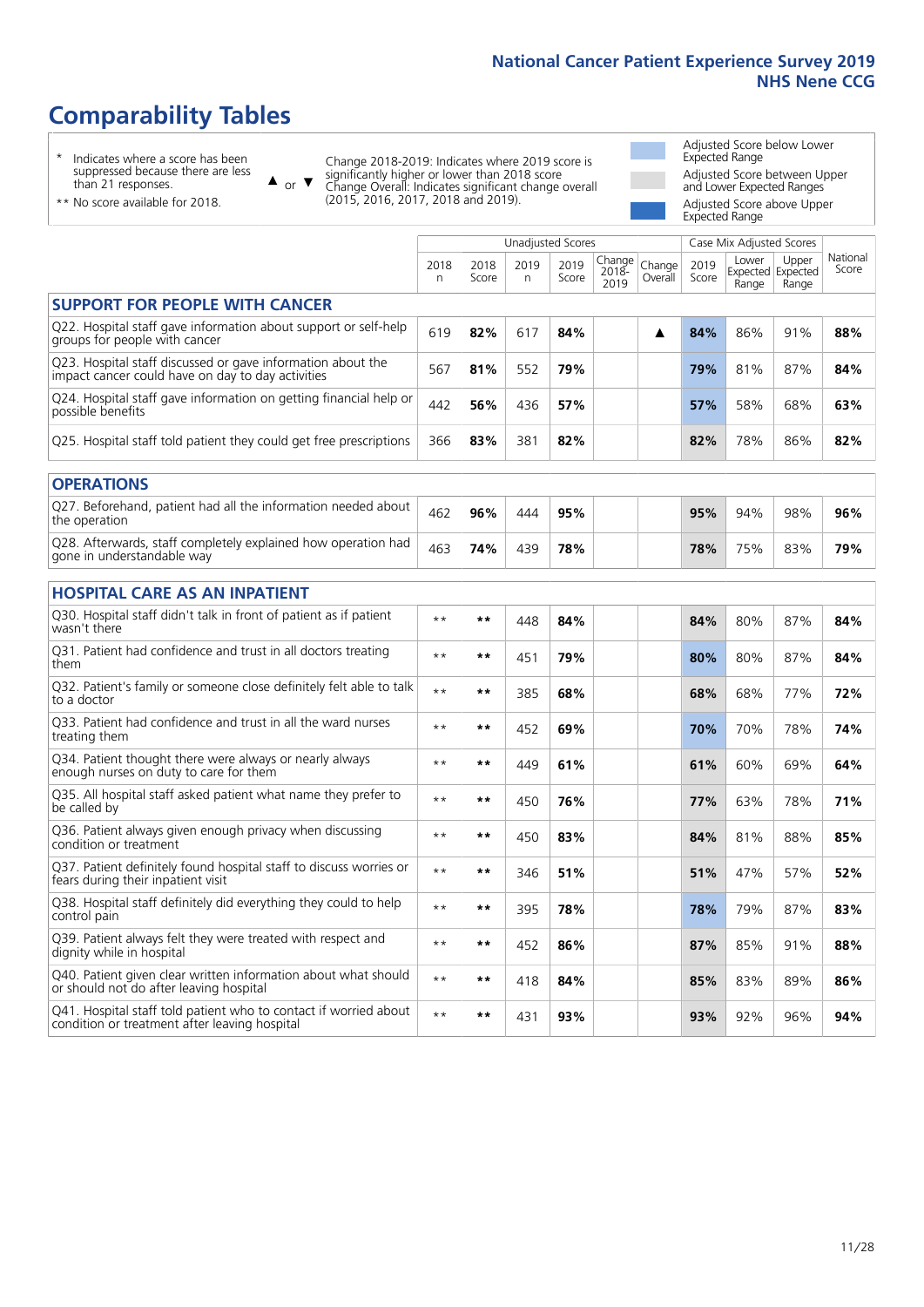Unadjusted Scores **Case Mix Adjusted Scores** 

# **Comparability Tables**

\* Indicates where a score has been suppressed because there are less than 21 responses.

or  $\blacktriangledown$  $\blacktriangle$ 

Change 2018-2019: Indicates where 2019 score is significantly higher or lower than 2018 score Change Overall: Indicates significant change overall (2015, 2016, 2017, 2018 and 2019).

Adjusted Score below Lower Expected Range Adjusted Score between Upper and Lower Expected Ranges Adjusted Score above Upper Expected Range

| ** No score available for 2018. |
|---------------------------------|
|---------------------------------|

|                                                                                                                       | 2018<br>n | 2018<br>Score | 2019<br>n | 2019<br>Score | Change<br>2018-<br>2019 | Change<br>Overall | 2019<br>Score | Lower<br>Range | Upper<br>Expected Expected<br>Range | National<br>Score |
|-----------------------------------------------------------------------------------------------------------------------|-----------|---------------|-----------|---------------|-------------------------|-------------------|---------------|----------------|-------------------------------------|-------------------|
| <b>HOSPITAL CARE AS A DAY PATIENT / OUTPATIENT</b>                                                                    |           |               |           |               |                         |                   |               |                |                                     |                   |
| Q43. Patient definitely found hospital staff to discuss worries or<br>fears during their outpatient or day case visit | 606       | 70%           | 595       | 65%           |                         |                   | 65%           | 67%            | 74%                                 | 71%               |
| Q44. Cancer doctor had the right documents at patient's last<br>outpatient appointment                                | 716       | 94%           | 722       | 93%           |                         |                   | 93%           | 94%            | 97%                                 | 96%               |
| Q46. Beforehand patient completely had all information needed<br>about radiotherapy treatment                         | 210       | 86%           | 226       | 85%           |                         |                   | 85%           | 82%            | 91%                                 | 86%               |
| Q47. Patient completely given understandable information<br>about whether radiotherapy was working                    | 184       | 62%           | 184       | 61%           |                         |                   | 62%           | 53%            | 67%                                 | 60%               |
| Q49. Beforehand patient completely had all information needed<br>about chemotherapy treatment                         | 443       | 81%           | 446       | 80%           |                         |                   | 80%           | 81%            | 88%                                 | 84%               |
| Q50. Patient given enough information about whether<br>chemotherapy was working in a completely understandable way    | 408       | 65%           | 406       | 66%           |                         |                   | 65%           | 63%            | 72%                                 | 68%               |
| <b>HOME CARE AND SUPPORT</b>                                                                                          |           |               |           |               |                         |                   |               |                |                                     |                   |
| Q51. Hospital staff definitely gave family or someone close all<br>the information needed to help care at home        | 691       | 58%           | 675       | 57%           |                         |                   | 57%           | 56%            | 63%                                 | 60%               |
| Q52. Patient definitely given enough support from health or<br>social services during treatment                       | 377       | 44%           | 372       | 49%           |                         |                   | 49%           | 45%            | 59%                                 | 52%               |
| Q53. Patient definitely given enough support from health or<br>social services after treatment                        | 215       | 37%           | 212       | 39%           |                         |                   | 39%           | 38%            | 52%                                 | 45%               |
| <b>CARE FROM YOUR GENERAL PRACTICE</b>                                                                                |           |               |           |               |                         |                   |               |                |                                     |                   |
| Q54. GP given enough information about patient's condition<br>and treatment                                           | 696       | 95%           | 682       | 95%           |                         |                   | 94%           | 94%            | 97%                                 | 95%               |
| Q55. General practice staff definitely did everything they could<br>to support patient during treatment               | 547       | 62%           | 509       | 59%           |                         |                   | 59%           | 54%            | 63%                                 | 58%               |
| <b>YOUR OVERALL NHS CARE</b>                                                                                          |           |               |           |               |                         |                   |               |                |                                     |                   |
| Q56. Different people treating and caring for patient always<br>work well together to give best possible care         | $**$      | **            | 794       | 70%           |                         |                   | 70%           | 70%            | 76%                                 | 73%               |
| Q57. Patient given a care plan                                                                                        | 640       | 34%           | 615       | 34%           |                         | ▲                 | 35%           | 34%            | 41%                                 | 38%               |
| Q58. Overall the administration of care was good or very good                                                         | 822       | 83%           | 822       | 84%           |                         |                   | 84%           | 87%            | 91%                                 | 89%               |
| Q59. Patient felt length of time for attending clinics and<br>appointments for cancer was about right                 | 815       | 62%           | 809       | 65%           |                         |                   | 65%           | 64%            | 75%                                 | 69%               |
| Q60. Someone discussed with patient whether they would like<br>to take part in cancer research                        | 779       | 24%           | 779       | 24%           |                         |                   | 24%           | 22%            | 38%                                 | 30%               |
| Q61. Patient's average rating of care scored from very poor to<br>very good                                           | 813       | 8.7           | 801       | 8.7           |                         |                   | 8.7           | 8.7            | 8.9                                 | 8.8               |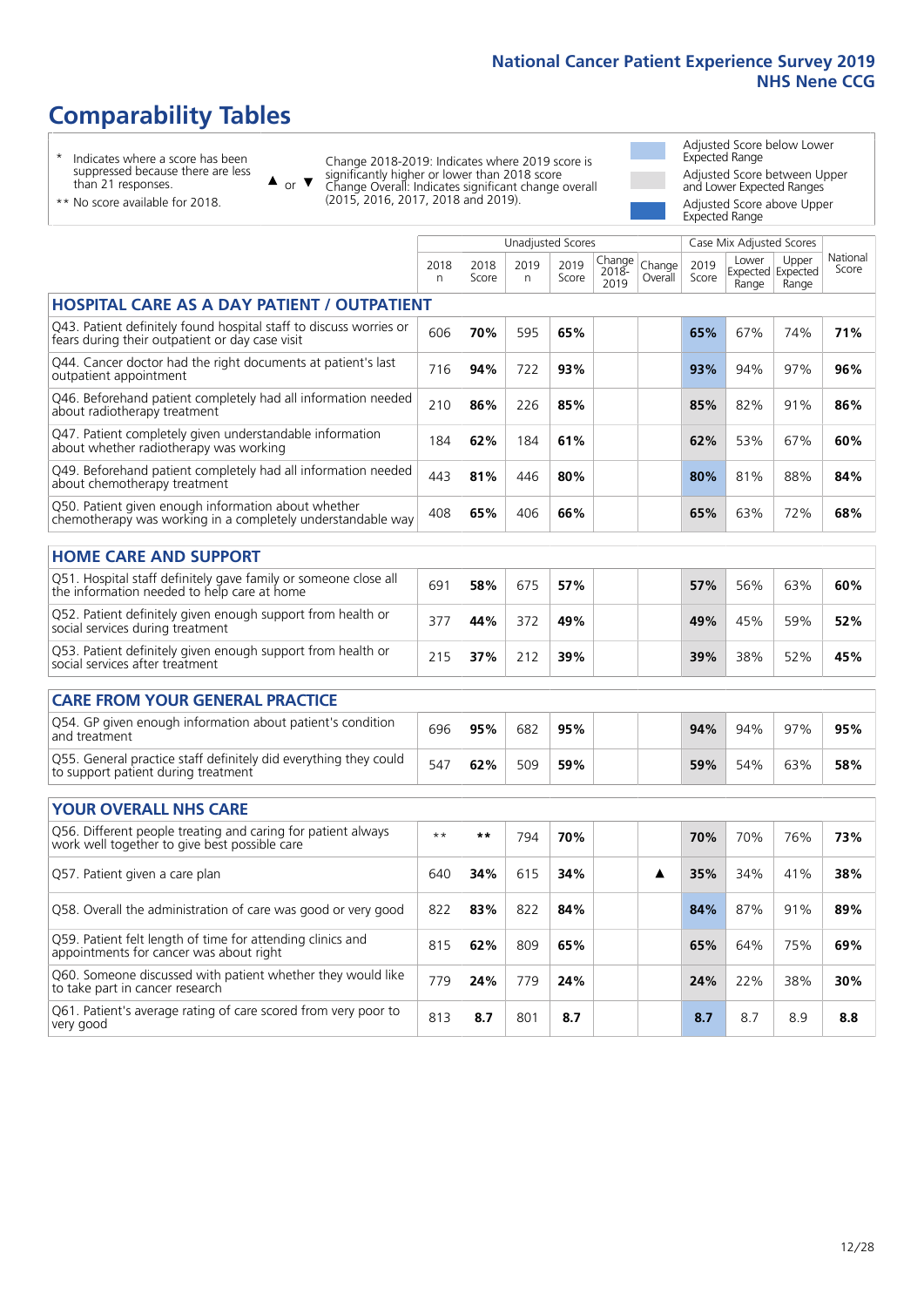- \* Indicates where a score has been suppressed because there are less than 21 responses.
- n.a. Indicates that there were no respondents for that tumour group.

| <b>SEEING YOUR GP</b>                           |            |         |               |            |                   |                |                                     |      | Tumour Group |         |      |                 |                                                     |       |                |
|-------------------------------------------------|------------|---------|---------------|------------|-------------------|----------------|-------------------------------------|------|--------------|---------|------|-----------------|-----------------------------------------------------|-------|----------------|
|                                                 |            | Brain   | <b>Breast</b> | Colorectal | ত<br>Gynaecologic | Haematological | Head and<br>Neck                    | pung | Prostate     | Sarcoma | Skin | Upper<br>Gastro | $\sigma$<br>Jrologica                               | Other | All<br>Cancers |
| Q1. Saw GP once or twice before being told they | CCG        | $\star$ |               |            |                   |                | 88% 71% 82% 74% 91% 69% 78%         |      |              |         |      |                 | 68% 83% 75% 78%                                     |       |                |
| needed to go to hospital                        | National   | 59%     |               |            |                   |                | 94% 75% 77% 67% 79% 71% 82% 71% 90% |      |              |         |      |                 | 74%   83%   74%   79%                               |       |                |
| Q2. Patient thought they were seen as soon as   | <b>CCG</b> | $\star$ |               |            |                   |                | 87% 86% 80% 86% 77% 80% 85%         |      |              | $\star$ |      |                 | 74% 78% 78% 83%                                     |       |                |
| necessary                                       | National   | 79%     |               |            |                   |                |                                     |      |              |         |      |                 | 89% 83% 81% 82% 81% 84% 86% 69% 85% 79% 85% 79% 84% |       |                |

#### **DIAGNOSTIC TESTS** Tumour Group

|                                                           |                                                                  | Brain   | <b>Breast</b>                                           | olorectal.<br>LGT | ᄛ<br>Gynaecologic | Haematological      | Head and<br>Neck | Lung | Prostate | Sarcoma | Skin    | Upper<br>Gastro | σ<br>rologica | Other           | All<br>Cancers  |
|-----------------------------------------------------------|------------------------------------------------------------------|---------|---------------------------------------------------------|-------------------|-------------------|---------------------|------------------|------|----------|---------|---------|-----------------|---------------|-----------------|-----------------|
| Q5. Received all the information needed about<br>the test | <b>CCG</b>                                                       | $\star$ |                                                         | 95% 97% 86%       |                   |                     | 98% 96% 96% 95%  |      |          | $\ast$  |         |                 |               | 91% 94% 95% 95% |                 |
|                                                           | National                                                         |         | 93% 95% 95% 93% 95% 93% 95% 95% 93% 93% 96% 95% 95% 95% |                   |                   |                     |                  |      |          |         |         |                 |               |                 | 95%             |
| Q6. The length of time waiting for the test to be         | <b>CCG</b>                                                       | $\star$ | 88%                                                     | 90%               |                   | 84% 91% 91% 85% 85% |                  |      |          | $\star$ |         |                 |               |                 | 72% 83% 84% 87% |
| done was about right                                      | National 84% 91% 88% 86% 89% 88% 87% 87% 81% 87% 84% 87% 86% 88% |         |                                                         |                   |                   |                     |                  |      |          |         |         |                 |               |                 |                 |
| Q7. Test results explained in completely                  | <b>CCG</b>                                                       | $\star$ |                                                         | 79% 81%           | 79%               | 78% 86% 65% 72%     |                  |      |          | $\ast$  | $\star$ |                 |               |                 | 53% 81% 70% 75% |
| understandable way                                        | National 71% 83% 82% 77% 77% 79% 80% 80% 78% 84% 75% 80% 76% 80% |         |                                                         |                   |                   |                     |                  |      |          |         |         |                 |               |                 |                 |

| <b>FINDING OUT WHAT WAS WRONG WITH YOU</b>        |            |         |                                 |                       |                |                   |                  |                             | <b>Tumour Group</b> |         |         |                 |            |                 |                |
|---------------------------------------------------|------------|---------|---------------------------------|-----------------------|----------------|-------------------|------------------|-----------------------------|---------------------|---------|---------|-----------------|------------|-----------------|----------------|
|                                                   |            | Brain   | <b>Breast</b>                   | olorectal<br>LGT<br>Ō | Gynaecological | aematologica<br>エ | Head and<br>Neck | Lung                        | Prostate            | Sarcoma | Skin    | Upper<br>Gastro | Urological | Other           | All<br>Cancers |
| Q10. Patient told they could bring a family       | CCG        | $\star$ | 79%                             | 80%                   | 64%            | 70%               |                  | 58% 67%                     | 79%                 | $\ast$  | $\star$ | 70%             | 77%        |                 | 64% 73%        |
| member or friend when first told they had cancer  | National   | 85%     | 82%                             | 82%                   | 71%            | 71%               | 71%              | 77%                         | 79%                 | 73%     | 69%     | 76%             | 73%        | 75%             | 77%            |
| Q11. Patient felt they were told sensitively that | CCG        | $\star$ | 91%                             | 93%                   | 75%            |                   |                  | 86% 85% 73% 82%             |                     | $\ast$  | $\star$ | 74%             |            | 86% 83% 85%     |                |
| they had cancer                                   | National   | 79%     | 89% 87% 82% 84% 87% 83% 86% 84% |                       |                |                   |                  |                             |                     |         | 89%     |                 |            | 81% 84% 83% 86% |                |
| Q12. Patient completely understood the            | <b>CCG</b> | $\star$ | 77%                             | 76%                   | 80%            |                   |                  | 59% 73% 66% 74%             |                     | $\ast$  |         |                 |            | 62% 84% 78% 73% |                |
| explanation of what was wrong                     | National   |         | 66% 77%                         | 79%                   | 73%            |                   |                  | 60% 78% 76% 79%             |                     | 67%     | 80%     | 70%             | 77%        |                 | 70% 73%        |
| Q13. Patient given easy to understand written     | CCG        | $\star$ |                                 |                       | 77% 71% 71%    | 74% 71% 55% 83%   |                  |                             |                     | $\star$ | $\star$ | 53%             | 173%       | 63%             | 72%            |
| information about the type of cancer they had     | National   | $66\%$  | 78%                             | 73%                   | 71%            |                   |                  | 76% 69% 67% 83% 67% 84% 67% |                     |         |         |                 | 74%        | 65%             | 74%            |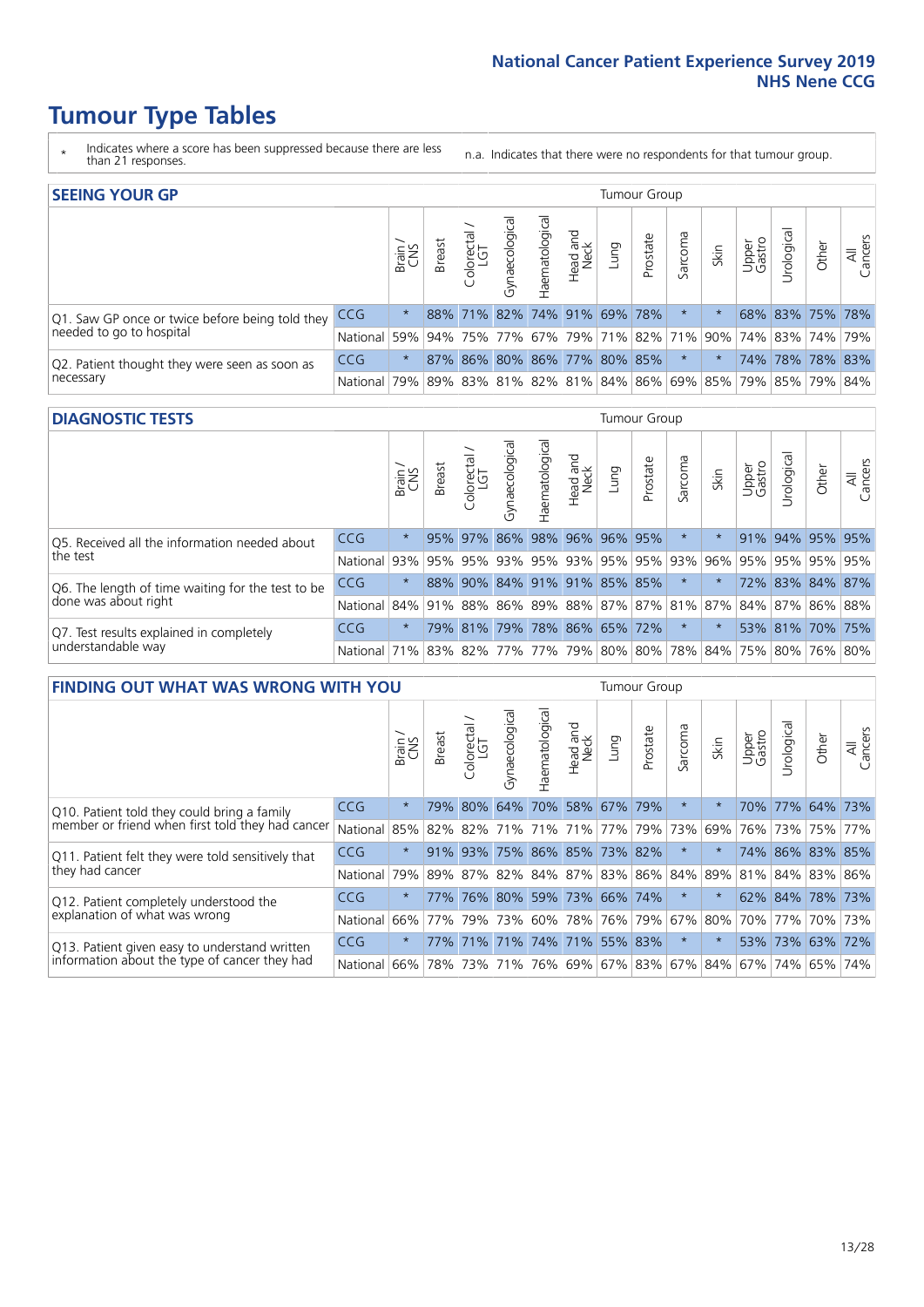- \* Indicates where a score has been suppressed because there are less than 21 responses.
- n.a. Indicates that there were no respondents for that tumour group.

| <b>DECIDING THE BEST TREATMENT FOR YOU</b>         |            |         |               |                             |                |                |                        |                             | <b>Tumour Group</b> |                                         |         |                 |                 |             |                |
|----------------------------------------------------|------------|---------|---------------|-----------------------------|----------------|----------------|------------------------|-----------------------------|---------------------|-----------------------------------------|---------|-----------------|-----------------|-------------|----------------|
|                                                    |            | Brain   | <b>Breast</b> | blorectal.<br>LGT<br>$\cup$ | Gynaecological | Haematological | ad and<br>Neck<br>Head | Lung                        | Prostate            | Sarcoma                                 | Skin    | Upper<br>Gastro | Jrological      | Other       | All<br>Cancers |
| Q14. Patient felt that treatment options were      | <b>CCG</b> | $\star$ | 78%           | 89%                         | 82%            |                | 86% 75% 81%            |                             | 75%                 | $\star$                                 |         |                 | 62% 85% 74%     |             | 80%            |
| completely explained                               | National   | 85%     | 85%           |                             |                |                |                        | 85% 85% 82% 87% 84% 83% 83% |                     |                                         | 89%     |                 | 81% 83% 79% 83% |             |                |
| Q15. Patient felt possible side effects were       | <b>CCG</b> | $\star$ | 72%           | 74%                         |                |                |                        | 72% 71% 58% 72% 74%         |                     | $^\star$                                |         |                 | 70% 76% 63% 72% |             |                |
| definitely explained in an understandable way      | National   | 69%     | 74%           | 76%                         | 75%            | 69%            | 73%                    |                             | 74% 73%             | 73%                                     | 77%     | 72%             | 71%             | 70% 73%     |                |
| Q16. Patient definitely given practical advice and | <b>CCG</b> | $\star$ |               |                             |                |                |                        | 71% 69% 66% 72% 57% 64% 61% |                     | $\star$                                 |         |                 | 53% 54% 62% 66% |             |                |
| support in dealing with side effects of treatment  | National   | 63%     | 70%           | 70%                         |                |                | 69% 65% 70%            | 69% 65%                     |                     | 66%                                     | 71%     | 66%             |                 | 63% 64% 67% |                |
| Q17. Patient definitely told about side effects    | CCG        | $\star$ | 55%           |                             |                |                |                        | 59% 61% 55% 46% 49% 66%     |                     | $\star$                                 |         | 38%             |                 | 65% 39% 55% |                |
| that could affect them in the future               | National   | 62%     | 57%           | 59%                         |                |                |                        | 56% 51% 64% 56% 66%         |                     | 54%                                     | 66%     |                 | 53% 56% 52%     |             | 57%            |
| Q18. Patient definitely involved as much as they   | <b>CCG</b> | $\star$ |               | 75% 75%                     |                |                |                        | 74% 85% 75% 74% 77%         |                     | $\star$                                 | $\star$ |                 | 74% 85% 70% 77% |             |                |
| wanted in decisions about care and treatment       | National   |         |               |                             |                |                |                        |                             |                     | 79% 81% 83% 81% 80% 81% 81% 84% 81% 87% |         | 79%             |                 | 79% 78% 81% |                |

#### **CLINICAL NURSE SPECIALIST (CNS)** Tumour Group

|                                             |            | Brain   | <b>Breast</b>   | olorectal<br>LGT<br>$\cup$ | aecologica<br>ĞŘ | $\overline{\sigma}$<br>O<br>aematologi | Head and<br>Neck | Lung    | Prostate | Sarcoma  | Skin                                        | Upper<br>Gastro | $\sigma$<br>rologica | Other                                               | All<br>ancers<br>$\cup$ |
|---------------------------------------------|------------|---------|-----------------|----------------------------|------------------|----------------------------------------|------------------|---------|----------|----------|---------------------------------------------|-----------------|----------------------|-----------------------------------------------------|-------------------------|
| Q19. Patient given the name of a CNS who    | CCG        | $\star$ |                 | 97% 92%                    | 92%              |                                        | 95% 80% 95% 87%  |         |          | $^\star$ |                                             | 89%             |                      | 78% 89% 92%                                         |                         |
| would support them through their treatment  | National   |         |                 |                            |                  |                                        |                  |         |          |          |                                             |                 |                      | 95% 95% 92% 95% 92% 91% 94% 91% 91% 91% 93% 85% 89% | 92%                     |
| Q20. Patient found it very or quite easy to | <b>CCG</b> | $\star$ |                 |                            | 76% 84% 90% 83%  |                                        | $\star$          | 81% 71% |          | $\star$  | $\star$                                     |                 |                      | 64% 61% 78% 78%                                     |                         |
| contact their CNS                           | National   |         |                 |                            |                  |                                        |                  |         |          |          | 86% 84% 88% 85% 87% 86% 86% 80% 86% 90% 85% |                 |                      | 83% 83%                                             | 85%                     |
| Q21. Patient got understandable answers to  | CCG        | $\star$ |                 | 87% 88%                    | $90\%$           | 93%                                    | $\star$          | 82% 90% |          | $\ast$   |                                             | 69%             |                      | 88% 90%                                             | 88%                     |
| important questions all or most of the time | National   |         | 82% 87% 89% 86% |                            |                  |                                        |                  |         |          |          |                                             |                 |                      | 89%   88%   86%   87%   87%   93%   86%   87%   86% | 87%                     |

| <b>SUPPORT FOR PEOPLE WITH CANCER</b>                                                               |                          |         |               |                             |                |                 |                         |                 | <b>Tumour Group</b> |                      |                         |                 |             |             |                |
|-----------------------------------------------------------------------------------------------------|--------------------------|---------|---------------|-----------------------------|----------------|-----------------|-------------------------|-----------------|---------------------|----------------------|-------------------------|-----------------|-------------|-------------|----------------|
|                                                                                                     |                          | Brain   | <b>Breast</b> | olorectal.<br>LGT<br>$\cup$ | Gynaecological | Haematological  | ead and<br>Neck<br>Head | Lung            | Prostate            | arcoma<br>$\sqrt{ }$ | Skin                    | Upper<br>Gastro | Jrologica   | Other       | All<br>Cancers |
| Q22. Hospital staff gave information about<br>support or self-help groups for people with<br>cancer | <b>CCG</b>               | $\star$ | 87%           | 87%                         | 79%            | 84% 83%         |                         | 70%             | 93%                 | $^\star$             |                         | 76%             |             | 86% 83% 84% |                |
|                                                                                                     | National                 | 92%     | 92%           | 88%                         | 87%            |                 |                         | 86% 88% 87% 91% |                     | 86%                  | 90%                     | 88%             |             | 81% 83%     | 88%            |
| Q23. Hospital staff discussed or gave information<br>about the impact cancer could have on day to   | CCG                      | $\star$ | 80%           | 82%                         | $\star$        | 83%             | $\star$                 | 67%             | 86%                 | $\star$              | $\star$                 |                 | 66% 82% 79% |             | 79%            |
| day activities                                                                                      | National                 | 84%     | 86%           | 85%                         | 82%            | 84%             | 84%                     |                 | 83% 88%             | 81%                  | 86%                     | 83%             |             | 78% 79%     | 84%            |
| Q24. Hospital staff gave information on getting                                                     | CCG                      | $\star$ |               | 59% 66%                     | $\star$        | 54%             | $\star$                 |                 | 65% 34%             | $\ast$               | $\star$                 | 40%             | 73%         | 57%         | 57%            |
| financial help or possible benefits                                                                 | National                 | 78%     |               | 68% 61%                     | 66%            |                 | 61% 67%                 |                 | 72% 55%             | 64%                  | 60%                     |                 | 64% 47%     | 59%         | 63%            |
| Q25. Hospital staff told patient they could get                                                     | <b>CCG</b>               | $\star$ | 78%           | 83%                         |                | 85%             | $\star$                 | 81%             | 88%                 | $^\star$             | $\star$                 | $\star$         | $\star$     | 82%         | 82%            |
| free prescriptions                                                                                  | National 82% 81% 83% 79% |         |               |                             |                | 87% 84% 86% 80% |                         |                 |                     |                      | 78% 71% 84% 73% 81% 82% |                 |             |             |                |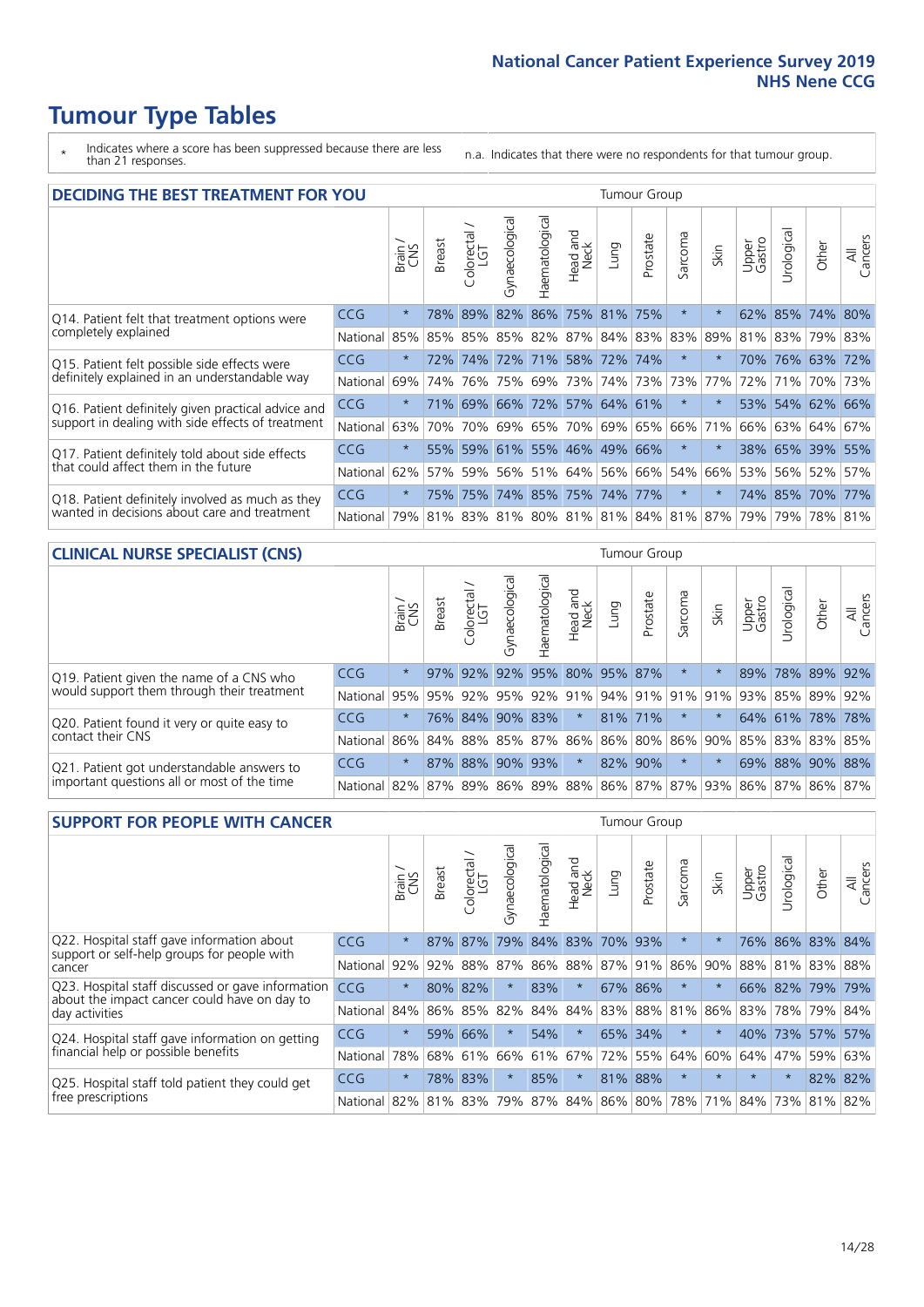- \* Indicates where a score has been suppressed because there are less than 21 responses.
- n.a. Indicates that there were no respondents for that tumour group.

| <b>OPERATIONS</b>                                |              |              |               |                   |                                     |                     |                  |         | Tumour Group                                            |         |         |                 |            |             |                |
|--------------------------------------------------|--------------|--------------|---------------|-------------------|-------------------------------------|---------------------|------------------|---------|---------------------------------------------------------|---------|---------|-----------------|------------|-------------|----------------|
|                                                  |              | Brain<br>CNS | <b>Breast</b> | Colorectal<br>LGT | $\overline{\sigma}$<br>Gynaecologic | Haematological      | Head and<br>Neck | Lung    | Prostate                                                | Sarcoma | Skin    | Upper<br>Gastro | Jrological | Other       | All<br>Cancers |
| Q27. Beforehand, patient had all the information | CCG          | $\star$      |               | 97% 95%           | 97%                                 | $\star$             | $\star$          | $\star$ | 100%                                                    |         | $\star$ | $\star$         |            | 93% 85% 95% |                |
| needed about the operation                       | National I   |              |               |                   |                                     |                     |                  |         | 96% 97% 96% 96% 94% 96% 95% 97% 95% 96% 96% 95% 95% 96% |         |         |                 |            |             |                |
| Q28. Afterwards, staff completely explained how  | <b>CCG</b>   | $\star$      |               |                   | 77% 82% 83%                         |                     | $\star$          | $\star$ | 65%                                                     |         | $\star$ | $\star$         |            | 85% 70% 78% |                |
| operation had gone in understandable way         | National 76% |              |               |                   |                                     | 79% 83% 79% 78% 79% |                  |         | 79% 78% 80% 82% 79%                                     |         |         |                 |            | 76% 77%     | 79%            |

#### **HOSPITAL CARE AS AN INPATIENT** Tumour Group

|                                                                                                   |              | Brain   | Breast  | Colorectal /<br>LGT | Gynaecological | Haematological | Head and<br>Neck | Lung    | Prostate | Sarcoma | Skin    | Upper<br>Gastro | Urological                                          | Other   | All<br>Cancers |
|---------------------------------------------------------------------------------------------------|--------------|---------|---------|---------------------|----------------|----------------|------------------|---------|----------|---------|---------|-----------------|-----------------------------------------------------|---------|----------------|
| Q30. Hospital staff didn't talk in front of patient                                               | CCG          | $\star$ |         | 87% 81% 82%         |                | 89%            | $\star$          |         | 71% 89%  | $\star$ | $\star$ |                 | 75% 80% 89% 84%                                     |         |                |
| as if patient wasn't there                                                                        | National     | 81%     | 86%     | 81%                 | 83%            | 84%            | 83%              | 81%     | 88%      | 86%     | 86%     |                 | 81% 83%                                             | 82%     | 84%            |
| 031. Patient had confidence and trust in all                                                      | CCG          | $\star$ |         | 79% 81% 86% 82%     |                |                | $\star$          |         | 83% 86%  | $\star$ | $\star$ |                 | 71% 76% 67% 79%                                     |         |                |
| doctors treating them                                                                             | National     | 82%     | 83% 85% |                     | 83%            | 82%            |                  | 87% 83% | 89%      | 86%     | 85%     |                 | 81% 85%                                             | 80% 84% |                |
| Q32. Patient's family or someone close definitely                                                 | CCG          | $\star$ |         | 64% 71%             |                | 75%            | $\star$          | 77%     | 67%      | $\star$ |         |                 | 54% 64% 61% 68%                                     |         |                |
| felt able to talk to a doctor                                                                     | National     | 67%     | 72%     | 73%                 | 72%            | 74%            | 75%              | 74%     | 72%      | 71%     | 74%     |                 | 73% 71%                                             | 69%     | 72%            |
| Q33. Patient had confidence and trust in all the<br>ward nurses treating them                     | CCG          | $\star$ |         | 64% 70% 70% 72%     |                |                | $\star$          | 80%     | 89%      | $\star$ | $\ast$  |                 | 50% 66% 69% 69%                                     |         |                |
|                                                                                                   | National     | 72%     | 73%     | 72%                 | 71%            | 77%            | 75%              | 77%     | 79%      | 74%     | 75%     |                 | 73% 77%                                             | 69%     | 74%            |
| Q34. Patient thought there were always or nearly<br>always enough nurses on duty to care for them | CCG          | $\star$ | 59%     | 58%                 | 50%            | 61%            | $\star$          | 68%     | 68%      | $\star$ | $\star$ | 46%             | 61% 69%                                             |         | 61%            |
|                                                                                                   | National     | 68%     | 64%     | 62%                 | 63%            | 63%            | 65%              | 68%     | 72%      | 65%     | 70%     | 65%             | 66%                                                 | 60%     | 64%            |
| Q35. All hospital staff asked patient what name                                                   | CCG          | $\star$ |         | 63% 75% 68% 82%     |                |                | $\star$          |         | 88% 67%  | $\star$ | $\star$ |                 | 89% 83% 83% 76%                                     |         |                |
| they prefer to be called by                                                                       | National     | 68%     | 62%     | 74% 65%             |                | 72%            | 71%              | 76%     | 72%      | 74%     | 70%     | 78%             | 76%                                                 | 69%     | 71%            |
| Q36. Patient always given enough privacy when                                                     | CCG          | $\star$ | 82%     |                     | 78% 82% 94%    |                | $\star$          |         | 84% 89%  | $\star$ | $\star$ |                 | 71% 83% 81% 83%                                     |         |                |
| discussing condition or treatment                                                                 | National     | 78%     | 84%     | 85% 81% 86%         |                |                | 87%              | 84%     | 88%      | 84%     | 84%     |                 | 84% 85%                                             | 82%     | 85%            |
| Q37. Patient definitely found hospital staff to                                                   | CCG          | $\star$ | 48%     | 54%                 |                | 52% 64%        | $\star$          | 57%     | $\star$  | $\star$ | $\star$ |                 | 36% 46% 41%                                         |         | 51%            |
| discuss worries or fears during their inpatient visit                                             | National     | 45%     |         | 51% 55% 51% 56%     |                |                | 52%              | 49%     | 53%      |         | 54% 51% |                 | 53% 49%                                             | 46% 52% |                |
| Q38. Hospital staff definitely did everything they                                                | CCG          | $\star$ |         | 72% 89% 85%         |                | 78%            | $\star$          |         | 86% 87%  | $\star$ | $\ast$  |                 | 56% 69%                                             | 77%     | 78%            |
| could to help control pain                                                                        | National     | 85%     | 83%     | 84%                 | 82%            | 82%            | 80%              | 84%     | 85%      | 83%     | 85%     | 82%             | 81%                                                 | 82%     | 83%            |
| Q39. Patient always felt they were treated with                                                   | CCG          | $\star$ | 83%     |                     | 88% 82% 83%    |                | $\star$          |         | 92% 89%  | $\star$ | $\star$ | 89%             | 88% 86% 86%                                         |         |                |
| respect and dignity while in hospital                                                             | National 85% |         |         | 87% 87%             |                |                | 85% 89% 87%      |         | 88% 91%  | 89%     | 89%     | 88%             | 90% 86% 88%                                         |         |                |
| Q40. Patient given clear written information<br>about what should or should not do after leaving  | CCG          | $\star$ |         | 90% 91% 88%         |                | 78%            | $\star$          |         | 70% 85%  | $\star$ | $\ast$  | 79%             | 83% 88% 84%                                         |         |                |
| hospital                                                                                          | National     | 80%     | 89%     | 86%                 | 86%            | 83%            | 87%              | 82%     | 91%      | 85%     | 90%     |                 | 82% 87%                                             | 83%     | 86%            |
| Q41. Hospital staff told patient who to contact<br>if worried about condition or treatment after  | CCG          | $\star$ | 99%     |                     | 95% 88% 99%    |                | $\star$          | 92%     | 85%      | $\star$ | $\star$ |                 | 86% 84% 97%                                         |         | 93%            |
| leaving hospital                                                                                  | National 94% |         |         |                     |                |                |                  |         |          |         |         |                 | 95% 95% 93% 96% 93% 92% 96% 94% 95% 92% 92% 93% 94% |         |                |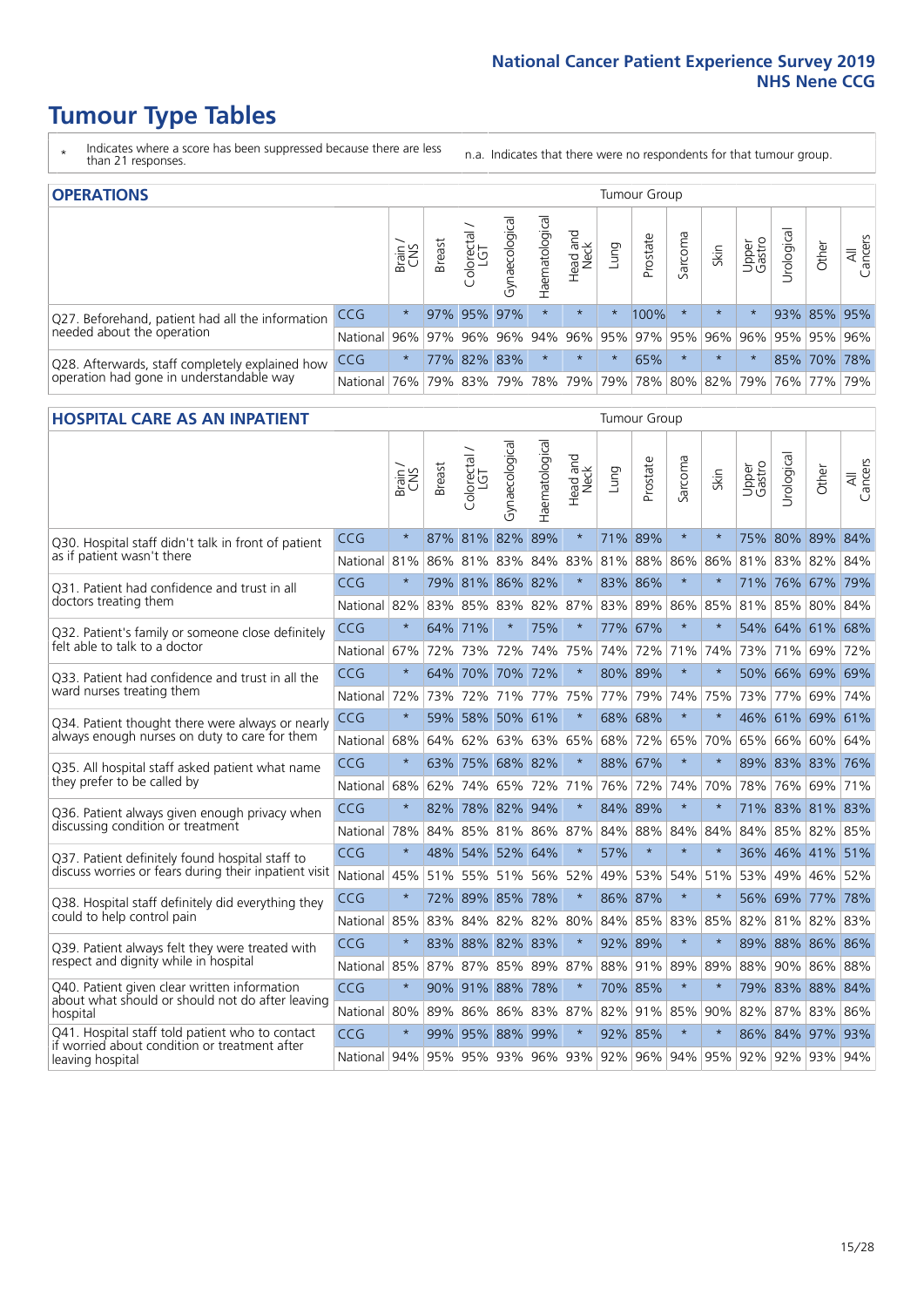- \* Indicates where a score has been suppressed because there are less than 21 responses.
- n.a. Indicates that there were no respondents for that tumour group.

| <b>HOSPITAL CARE AS A DAY PATIENT / OUTPATIENT</b>                                                                    |            |         |               |                 |                |                |                         | <b>Tumour Group</b> |          |              |         |                 |            |         |                |  |
|-----------------------------------------------------------------------------------------------------------------------|------------|---------|---------------|-----------------|----------------|----------------|-------------------------|---------------------|----------|--------------|---------|-----------------|------------|---------|----------------|--|
|                                                                                                                       |            | Brain   | <b>Breast</b> | ╮<br>Colorectal | Gynaecological | Haematological | aad and<br>Neck<br>Head | Lung                | Prostate | arcoma<br>ιñ | Skin    | Upper<br>Gastro | Urological | Other   | All<br>Cancers |  |
| Q43. Patient definitely found hospital staff to                                                                       | CCG        | $\star$ | 64%           | 66%             | 73%            | 72%            | $\star$                 | 62%                 | 65%      | $\star$      |         | 52%             | 68%        | 65%     | 65%            |  |
| discuss worries or fears during their outpatient or<br>day case visit                                                 | National   | 66%     | 68%           | 73%             | 70%            | 73%            | 72%                     | 70%                 | 74%      | 72%          | 72%     | 71%             | 67%        | 68%     | 71%            |  |
| Q44. Cancer doctor had the right documents at<br>patient's last outpatient appointment                                | CCG        | $\star$ | 90%           | 96%             | 92%            | 98%            |                         | 92% 86%             | 96%      | $\star$      |         | 97%             | 91%        | 91%     | 93%            |  |
|                                                                                                                       | National   | 94%     | 96%           | 96%             | 96%            | 97%            |                         | 96% 96%             | 96%      | 96%          | 96%     | 94%             | 96%        | 95%     | 96%            |  |
| Q46. Beforehand patient completely had                                                                                | <b>CCG</b> | n.a.    | 89%           | $\star$         | $\star$        | $\star$        | $\star$                 | $\star$             | 86%      | $\star$      | $\star$ | $\star$         | $\star$    | $\ast$  | 85%            |  |
| all information needed about radiotherapy<br>treatment                                                                | National   | 91%     | 88%           | 83%             | 88%            | 84%            | 86%                     | 86%                 | 88%      | 88%          | 84%     | 86%             | 83%        | 84%     | 86%            |  |
| Q47. Patient completely given understandable                                                                          | <b>CCG</b> | n.a.    | 68%           | $\star$         |                |                | $\star$                 | $\star$             | $\star$  | $\star$      |         |                 |            | $\star$ | 61%            |  |
| information about whether radiotherapy was<br>working                                                                 | National   | 56%     | 60%           | 57%             | 61%            | 62%            | 63%                     | 59%                 | 60%      | 67%          | 57%     | 52%             | 59%        | 59%     | 60%            |  |
| Q49. Beforehand patient completely had all                                                                            | <b>CCG</b> | $\star$ | 82%           | 79%             | 83%            | 85%            | $\star$                 | 77%                 | $\star$  | $\star$      |         | 61%             | 77%        | 76% 80% |                |  |
| information needed about chemotherapy<br>treatment                                                                    | National   | 80%     | 82%           | 86%             | 87%            | 85%            | 79%                     | 84%                 | 86%      | 86%          | 90%     | 84%             | 85%        | 85%     | 84%            |  |
| Q50. Patient given enough information about<br>whether chemotherapy was working in a<br>completely understandable way | <b>CCG</b> | $\star$ | 54%           | 60%             | 61%            | 80%            | $\star$                 | 68%                 | $\star$  | $\star$      | $\star$ | 42%             | $\star$    | 70%     | 66%            |  |
|                                                                                                                       | National   | 54%     | 62%           | 64%             | 68%            | 75%            |                         | 57% 67%             | 66%      | 71%          | 79%     | 61%             | 68%        | 69%     | 68%            |  |

#### **HOME CARE AND SUPPORT** Tumour Group

|                                                                                                                   |            | Brain   | Breast | Colorectal<br>LGT | $\sigma$<br>Gynaecologic | Haematological | Head and<br>Neck | <b>Lung</b> | Prostate | Sarcoma     | Skin        | Upper<br>Gastro | Irological      | Other   | All<br>Cancers |
|-------------------------------------------------------------------------------------------------------------------|------------|---------|--------|-------------------|--------------------------|----------------|------------------|-------------|----------|-------------|-------------|-----------------|-----------------|---------|----------------|
| Q51. Hospital staff definitely gave family or<br>someone close all the information needed to<br>help care at home | <b>CCG</b> | $\star$ |        | 58% 57%           | 60%                      |                | 64% 48% 50% 61%  |             |          | $\ast$      |             |                 | 44% 52% 57%     |         | 57%            |
|                                                                                                                   | National   | 58%     |        | 58% 63%           | 57%                      |                | 62% 67% 59%      |             |          | 61% 62% 65% |             | 60%             | 59% 55% 60%     |         |                |
| Q52. Patient definitely given enough support<br>from health or social services during treatment                   | <b>CCG</b> | $\star$ |        | 47% 36%           | $\star$                  | 48%            | $\star$          | 49%         | 57%      |             |             |                 | 50% 45% 49% 49% |         |                |
|                                                                                                                   | National   | 42%     | 52%    | 60%               |                          |                | 45% 51% 59% 50%  |             |          |             | 48% 53% 57% |                 | 54% 48% 51%     |         | 52%            |
| Q53. Patient definitely given enough support<br>from health or social services after treatment                    | <b>CCG</b> | $\star$ |        | 37% 28%           | $\star$                  | 31%            | $\star$          | $\star$     | $\star$  | $\star$     | $\star$     | $\star$         | $\star$         | $\star$ | 39%            |
|                                                                                                                   | National   | 39%     |        | 41% 53%           | 39%                      |                | 43% 56% 40%      |             | 46%      | 48%         | 59%         | 47%             | 44%             | 44%     | 45%            |

| <b>CARE FROM YOUR GENERAL PRACTICE</b>                                                                     |              |         |               |                   |               | <b>Tumour Group</b> |                             |      |          |         |                                                                 |                 |                       |                 |                |
|------------------------------------------------------------------------------------------------------------|--------------|---------|---------------|-------------------|---------------|---------------------|-----------------------------|------|----------|---------|-----------------------------------------------------------------|-----------------|-----------------------|-----------------|----------------|
|                                                                                                            |              | Brain,  | <b>Breast</b> | Colorectal<br>LGT | Gynaecologica | Haematological      | Head and<br>Neck            | Lung | Prostate | Sarcoma | Skin                                                            | Upper<br>Gastro | $\sigma$<br>Urologica | Other           | All<br>Cancers |
| Q54. GP given enough information about<br>patient's condition and treatment                                | CCG          | $\star$ |               |                   |               |                     | 97% 95% 97% 97% 95% 81% 94% |      |          | $\star$ |                                                                 |                 |                       | 94% 93% 92% 95% |                |
|                                                                                                            | National 91% |         |               |                   |               |                     |                             |      |          |         | 96% 95% 95% 96% 94% 94% 96% 94% 96% 93% 93% 95% 94% 95%         |                 |                       |                 |                |
| Q55. General practice staff definitely did<br>everything they could to support patient during<br>treatment | <b>CCG</b>   | $\star$ |               | 59% 59%           |               | 54% 63%             | $\star$                     |      | 55% 61%  |         |                                                                 |                 |                       | 38% 70% 62% 59% |                |
|                                                                                                            | National 55% |         |               | 58% 59%           |               |                     |                             |      |          |         | 56%   56%   59%   56%   64%   56%   65%   59%   59%   55%   58% |                 |                       |                 |                |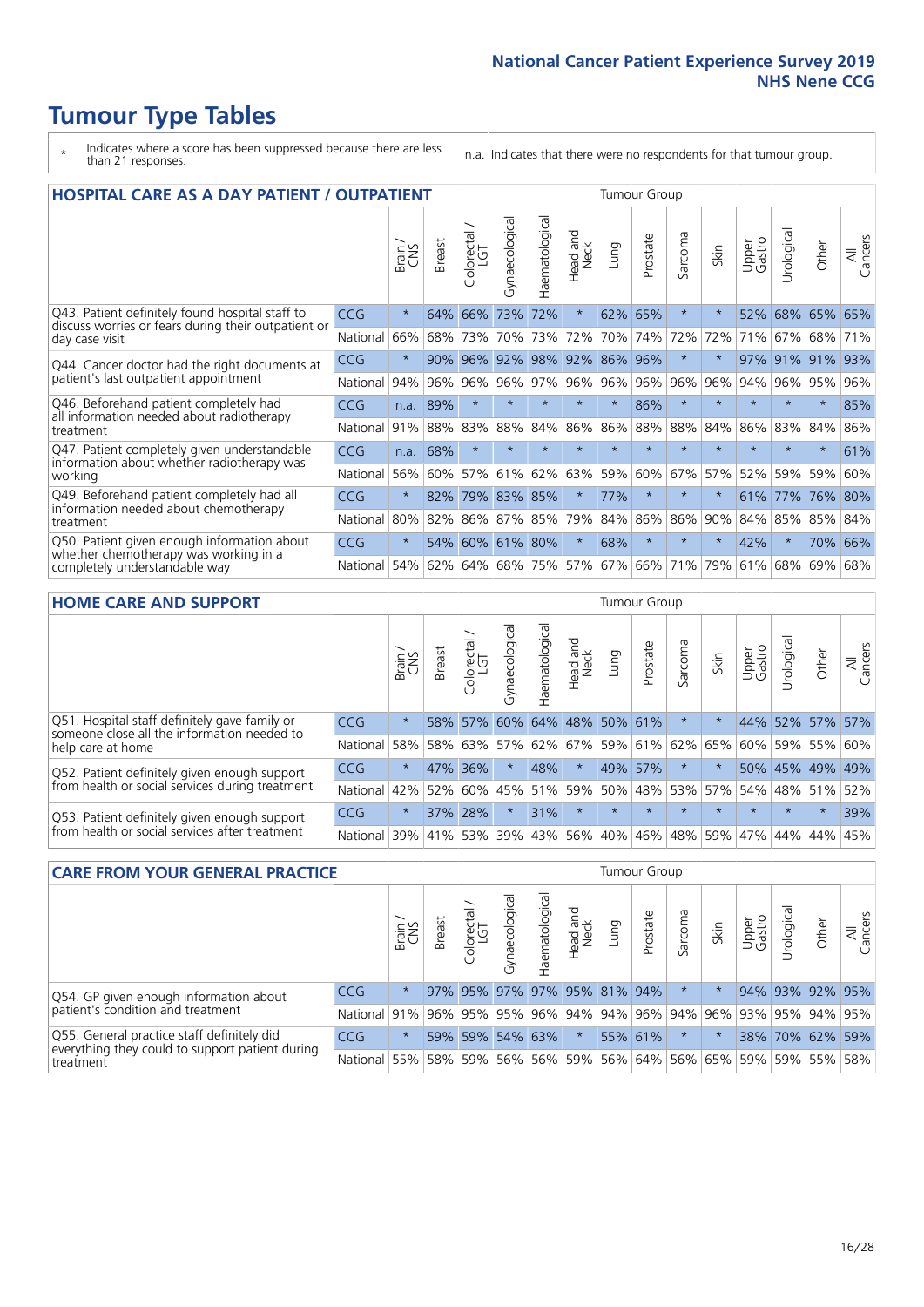- \* Indicates where a score has been suppressed because there are less than 21 responses.
- n.a. Indicates that there were no respondents for that tumour group.

#### **YOUR OVERALL NHS CARE** THE CONSTRUCTION OF THE THROUP GROUP TUMOUR GROUP

|                                                                                                                  |            | Brain<br>CNS | <b>Breast</b> | olorectal<br>LGT<br>Û | Gynaecological | Haematological | aad and<br>Neck<br>Head | Lung    | Prostate | arcoma<br>$\sqrt{ }$ | Skin    | Upper<br>Gastro | ন্ত<br>Urologia | Other       | All<br>Cancers |
|------------------------------------------------------------------------------------------------------------------|------------|--------------|---------------|-----------------------|----------------|----------------|-------------------------|---------|----------|----------------------|---------|-----------------|-----------------|-------------|----------------|
| Q56. Different people treating and caring for<br>patient always work well together to give best<br>possible care | <b>CCG</b> | $\star$      | 65%           | 72%                   | 76%            | 77%            | 67%                     | 67%     | 68%      | $\star$              | $\ast$  | 51%             | 67%             | 74%         | 70%            |
|                                                                                                                  | National   | 60%          |               | 73% 73%               | 69%            | 75%            | 73%                     | 73% 75% |          | 70%                  | 79%     | 69%             | 74%             | 68%         | 73%            |
| Q57. Patient given a care plan                                                                                   | <b>CCG</b> | $\star$      | $38\%$        | 30%                   | 41% 32%        |                | $\star$                 | 24% 33% |          | $\star$              | $\star$ | 29% 38%         |                 | 35% 34%     |                |
|                                                                                                                  | National   | 36%          | 41%           | 40%                   | 34%            | 36%            | 39%                     | 36%     | 40%      | 34%                  | 44%     | 36%             | 33%             | 31%         | 38%            |
| Q58. Overall the administration of care was good                                                                 | <b>CCG</b> | $\star$      | 84%           | 85%                   | 90% 95%        |                | 76% 87% 76%             |         |          | $\ast$               | $\star$ | 79%             | 75%             | 74% 84%     |                |
| or very good                                                                                                     | National   | 85%          |               | 90% 88%               |                | 87% 91%        | $ 90\% $                |         | 90% 88%  | 88%                  | 90%     | 86%             | 85%             | 87% 89%     |                |
| Q59. Patient felt length of time for attending<br>clinics and appointments for cancer was about                  | <b>CCG</b> | $\star$      | 65%           |                       |                |                | 70% 60% 75% 64% 47% 68% |         |          | $\star$              | $\star$ | 50%             |                 | 76% 51% 65% |                |
| right                                                                                                            | National   | 58%          | 68%           | 73%                   | 66%            | 66%            | 71%                     | 71%     | 76%      | 68%                  | 73%     | 66%             | 75%             | 64%         | 69%            |
| Q60. Someone discussed with patient whether                                                                      | <b>CCG</b> | $\star$      | 19%           | 35%                   | 30%            | 24%            | 0%                      | 25% 21% |          | $\star$              | $\ast$  | 33%             | 16%             | $ 31\%$     | 24%            |
| they would like to take part in cancer research                                                                  | National   | 42%          | 30%           | 32%                   | 31%            | 33%            | 21%                     | 34%     | 31%      | 36%                  | 20%     | 36%             | 21%             | 32%         | 30%            |
| Q61. Patient's average rating of care scored from<br>very poor to very good                                      | CCG        | $\star$      | 8.6           | 8.6                   | 8.9            | 9.0            | 8.7                     | 8.6     | 8.5      | $\star$              | $\star$ | 8.3             | 8.6             | 8.6         | 8.7            |
|                                                                                                                  | National   | 8.6          | 8.9           | 8.8                   | 8.7            | 8.9            | 8.8                     | 8.8     | 8.8      | 8.8                  | 8.9     | 8.7             | 8.7             | 8.7         | 8.8            |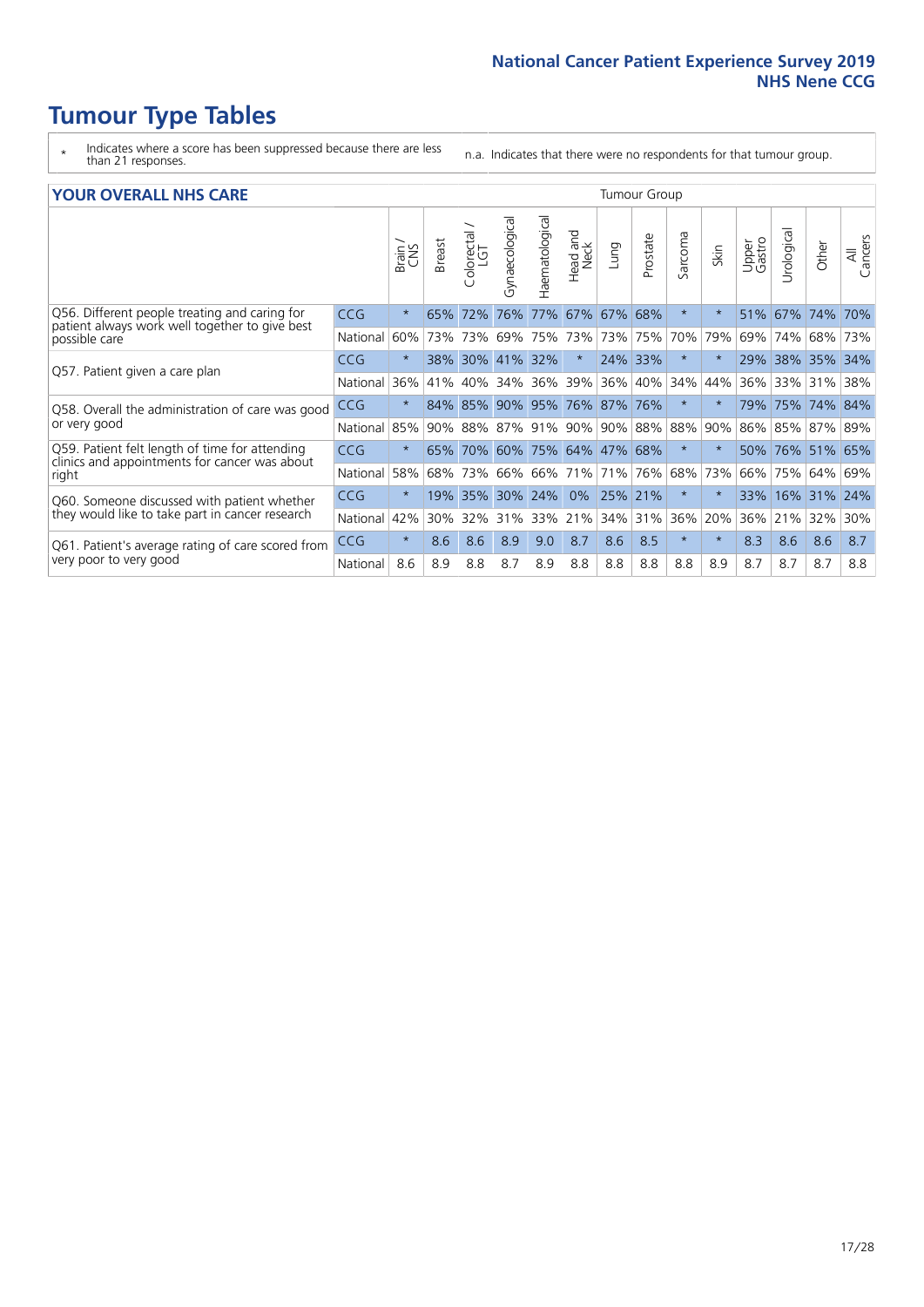### **Year on Year Charts**





#### **DIAGNOSTIC TESTS**





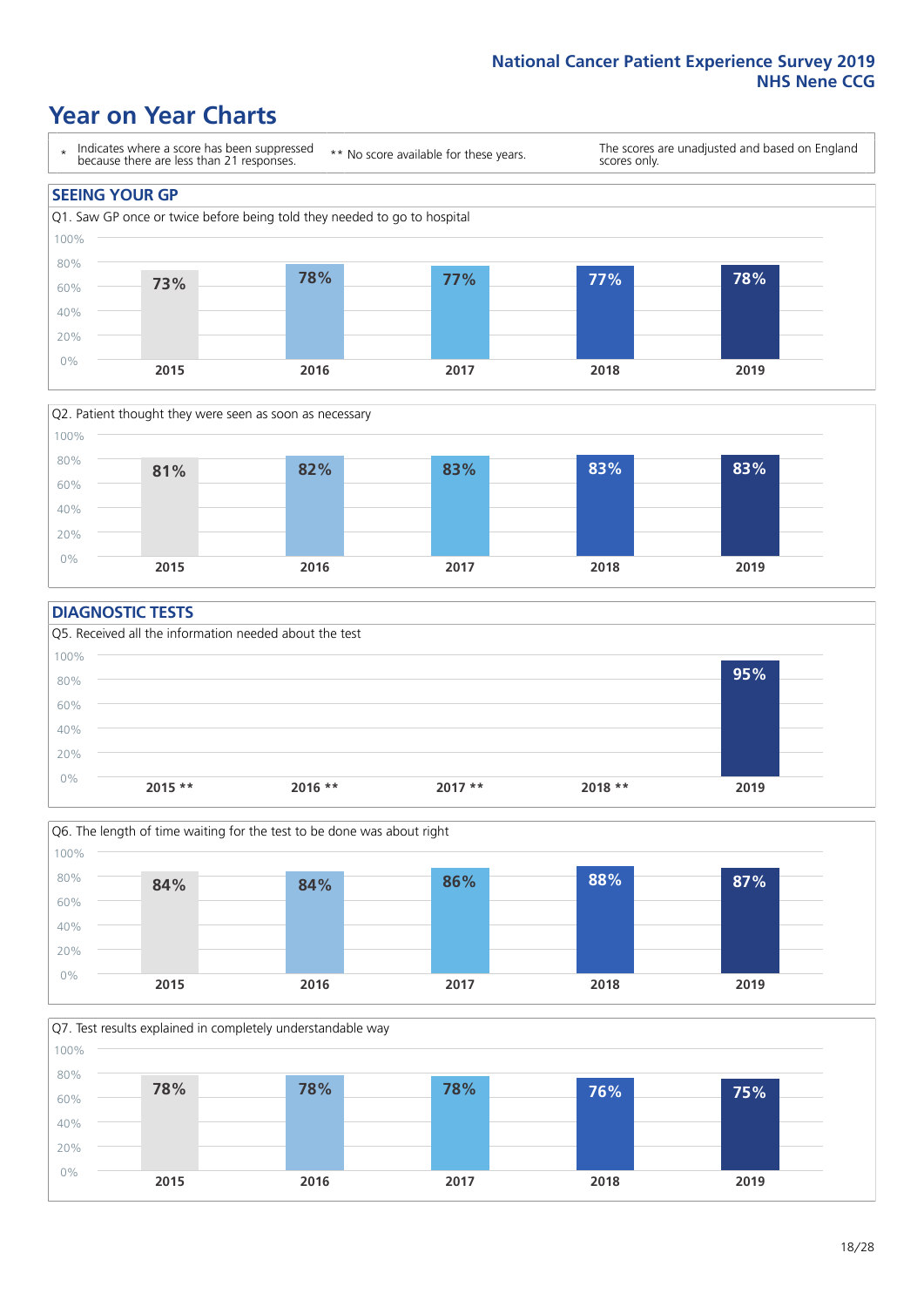## **Year on Year Charts**

\* Indicates where a score has been suppressed because there are less than 21 responses.

\*\* No score available for these years.

The scores are unadjusted and based on England scores only.









#### **DECIDING THE BEST TREATMENT FOR YOU** Q14. Patient felt that treatment options were completely explained 0% 20% 40% 60% 80% 100% **2015 2016 2017 2018 2019 82% 84% 84% 82% 80%**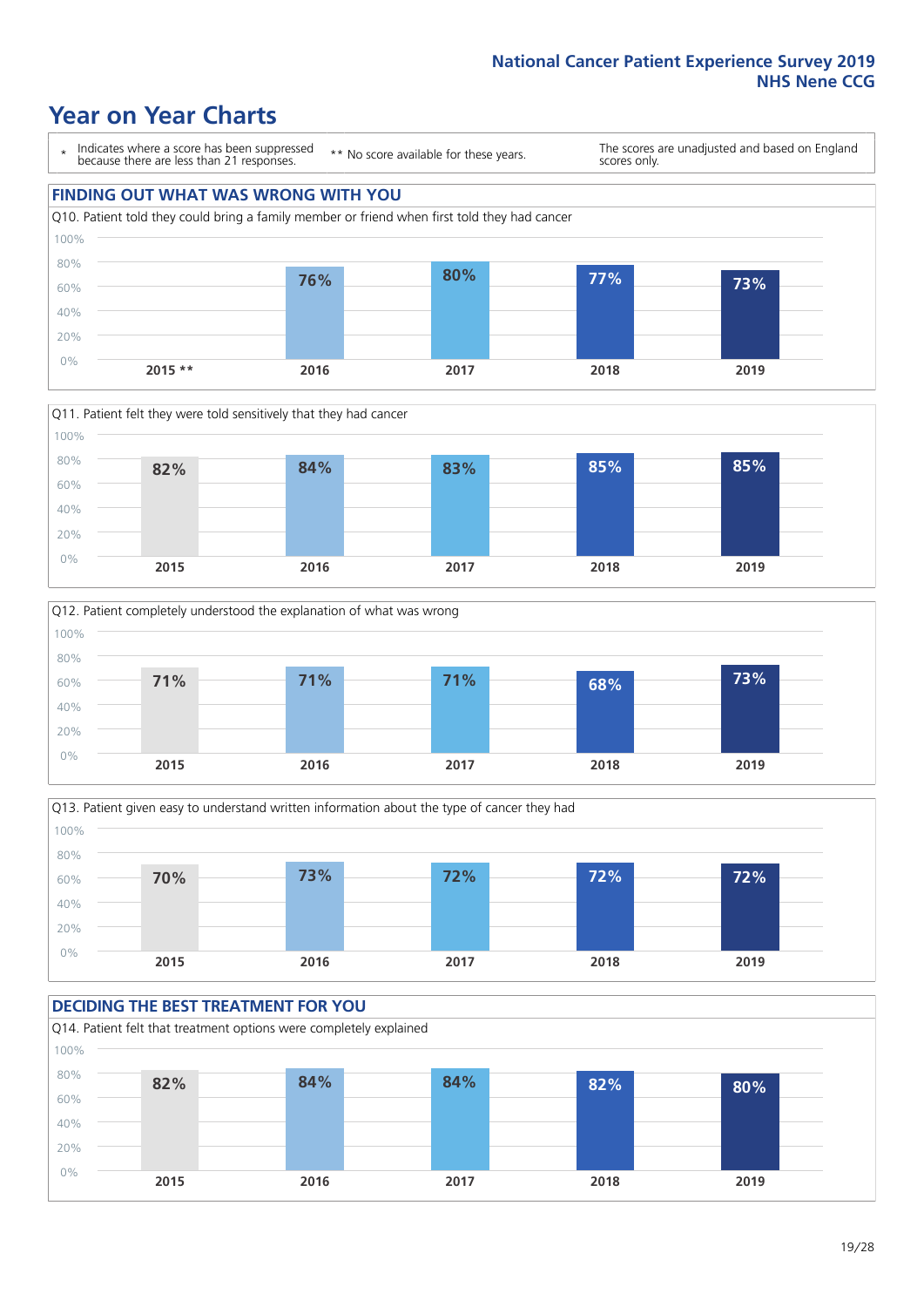### **Year on Year Charts**







Q18. Patient definitely involved as much as they wanted in decisions about care and treatment  $0%$ 20% 40% 60% 80% 100% **2015 \*\* 2016 \*\* 2017 \*\* 2018 \*\* 2019 77%**

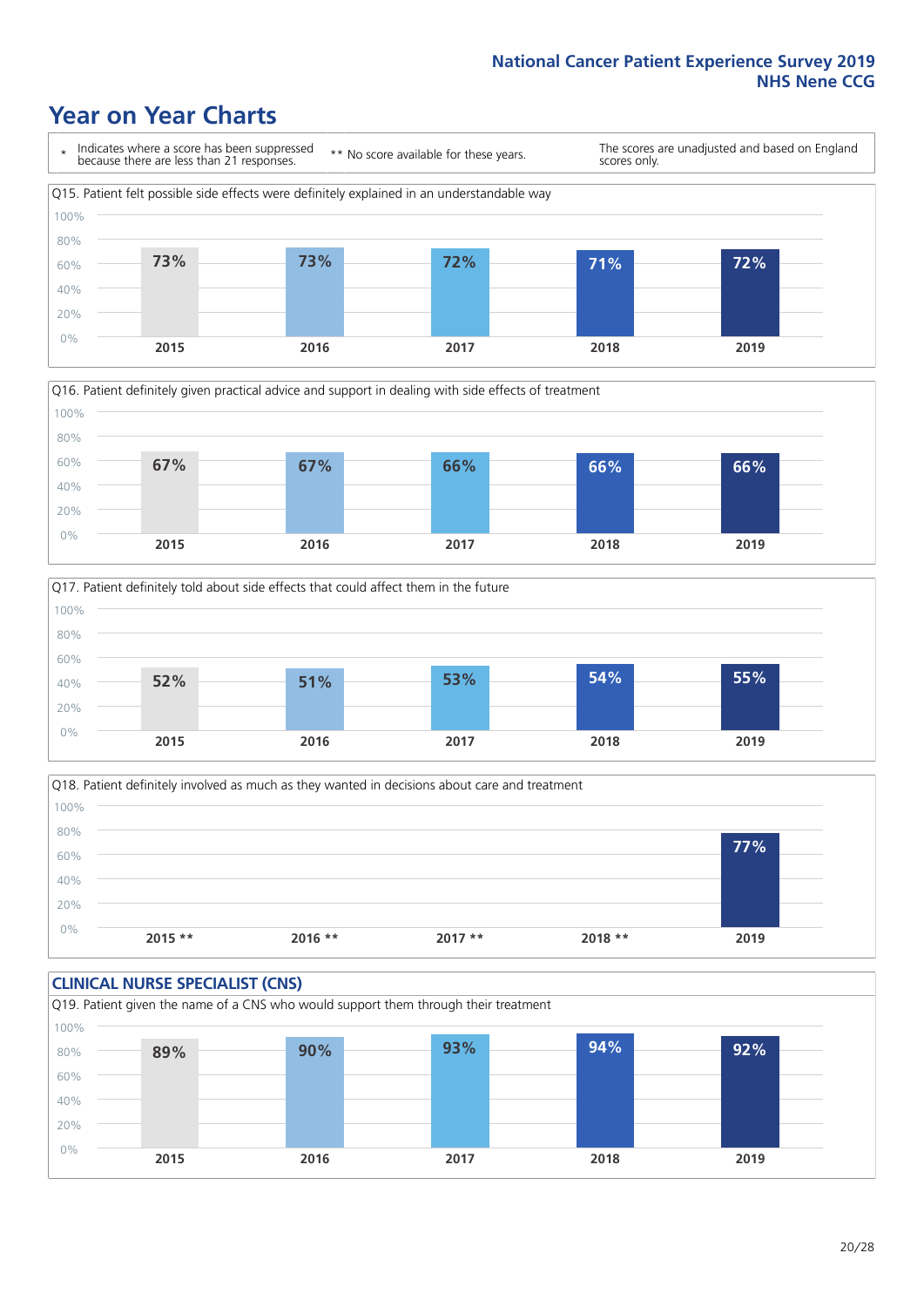### **Year on Year Charts**









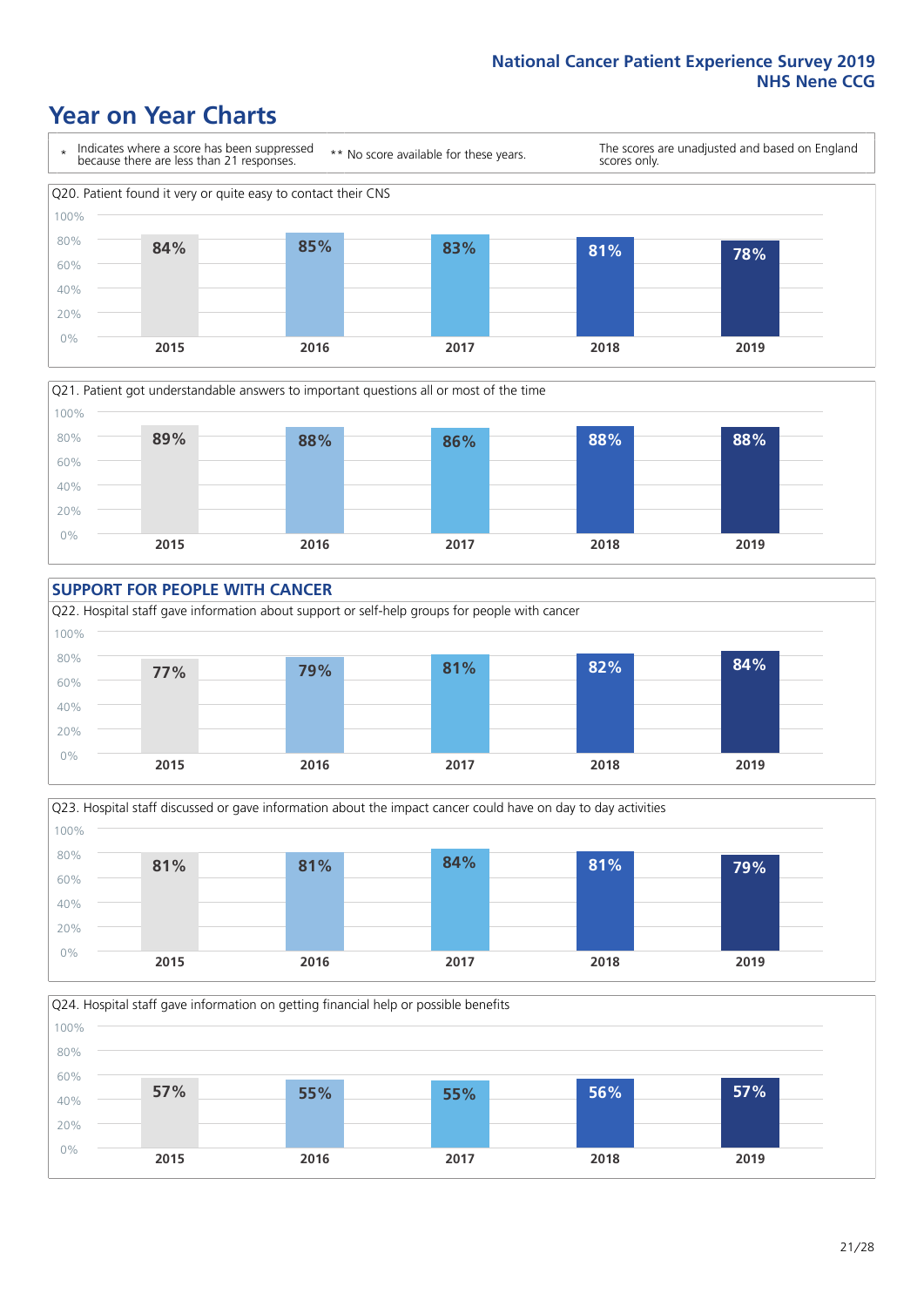### **Year on Year Charts**



#### **OPERATIONS**





#### **HOSPITAL CARE AS AN INPATIENT** Q30. Hospital staff didn't talk in front of patient as if patient wasn't there 0% 20% 40% 60% 80% 100% **2015 \*\* 2016 \*\* 2017 \*\* 2018 \*\* 2019 84%**

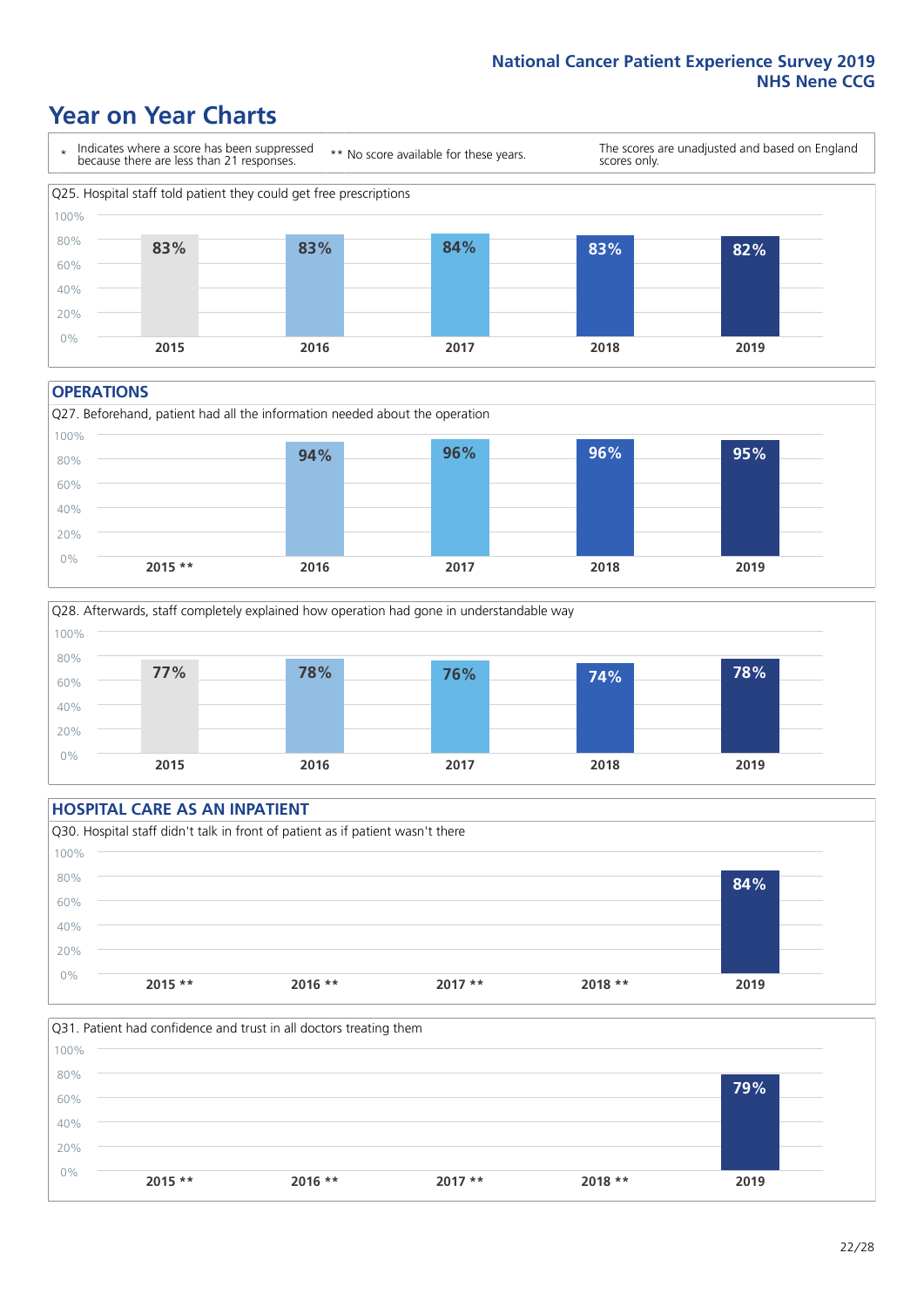### **Year on Year Charts**









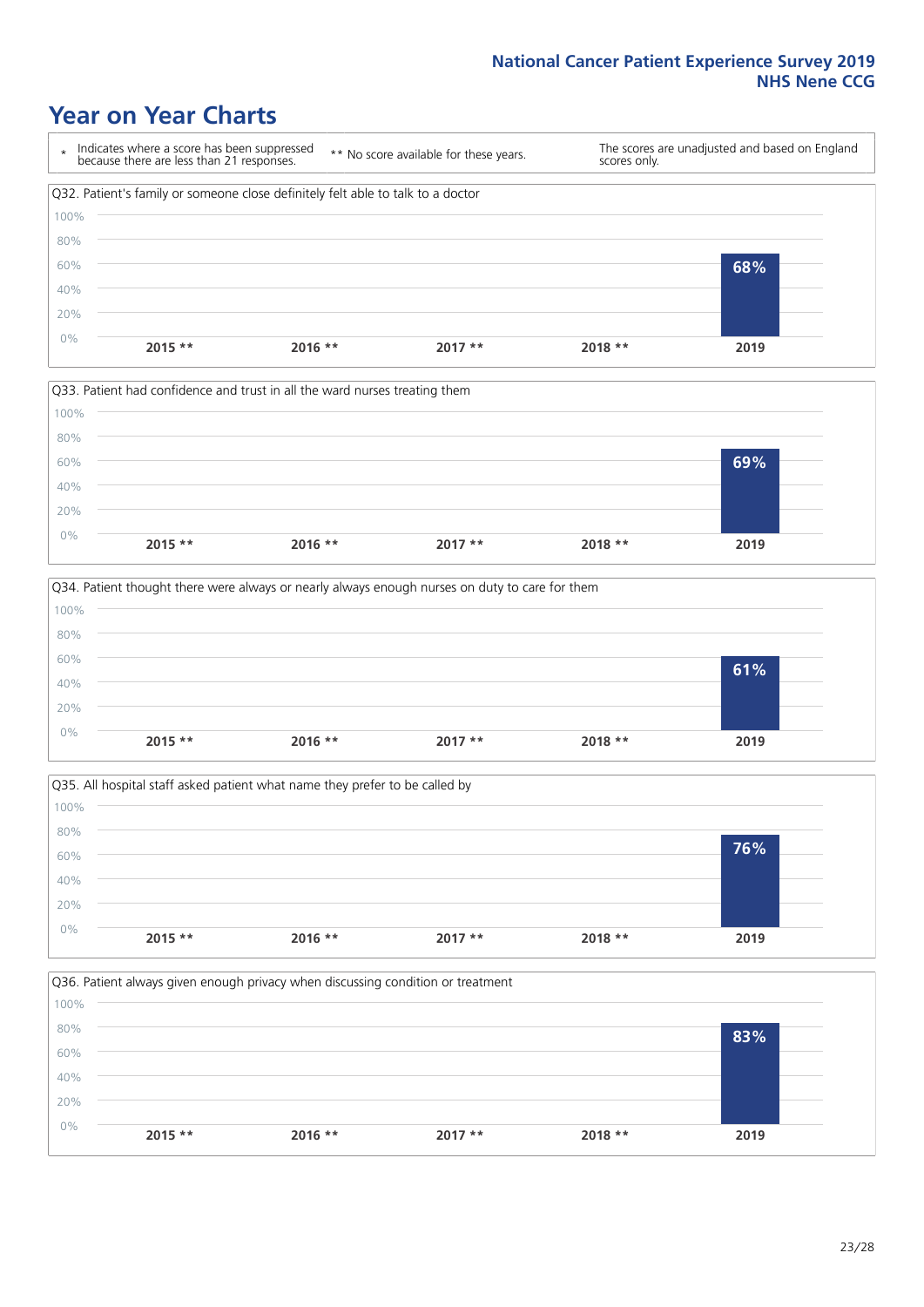### **Year on Year Charts**









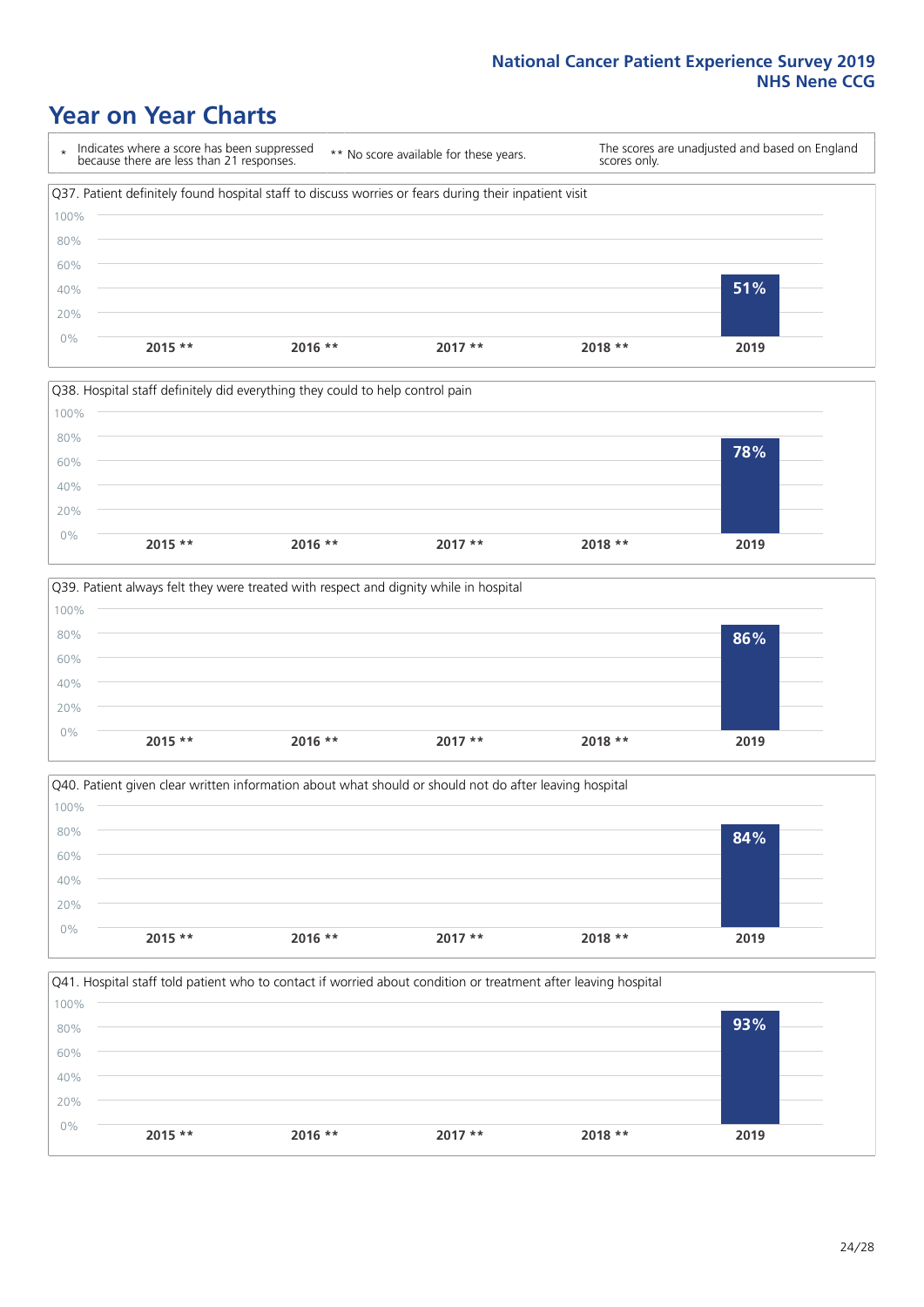### **Year on Year Charts**

\* Indicates where a score has been suppressed because there are less than 21 responses.

\*\* No score available for these years.

The scores are unadjusted and based on England scores only.

#### **HOSPITAL CARE AS A DAY PATIENT / OUTPATIENT**









Q49. Beforehand patient completely had all information needed about chemotherapy treatment 100%

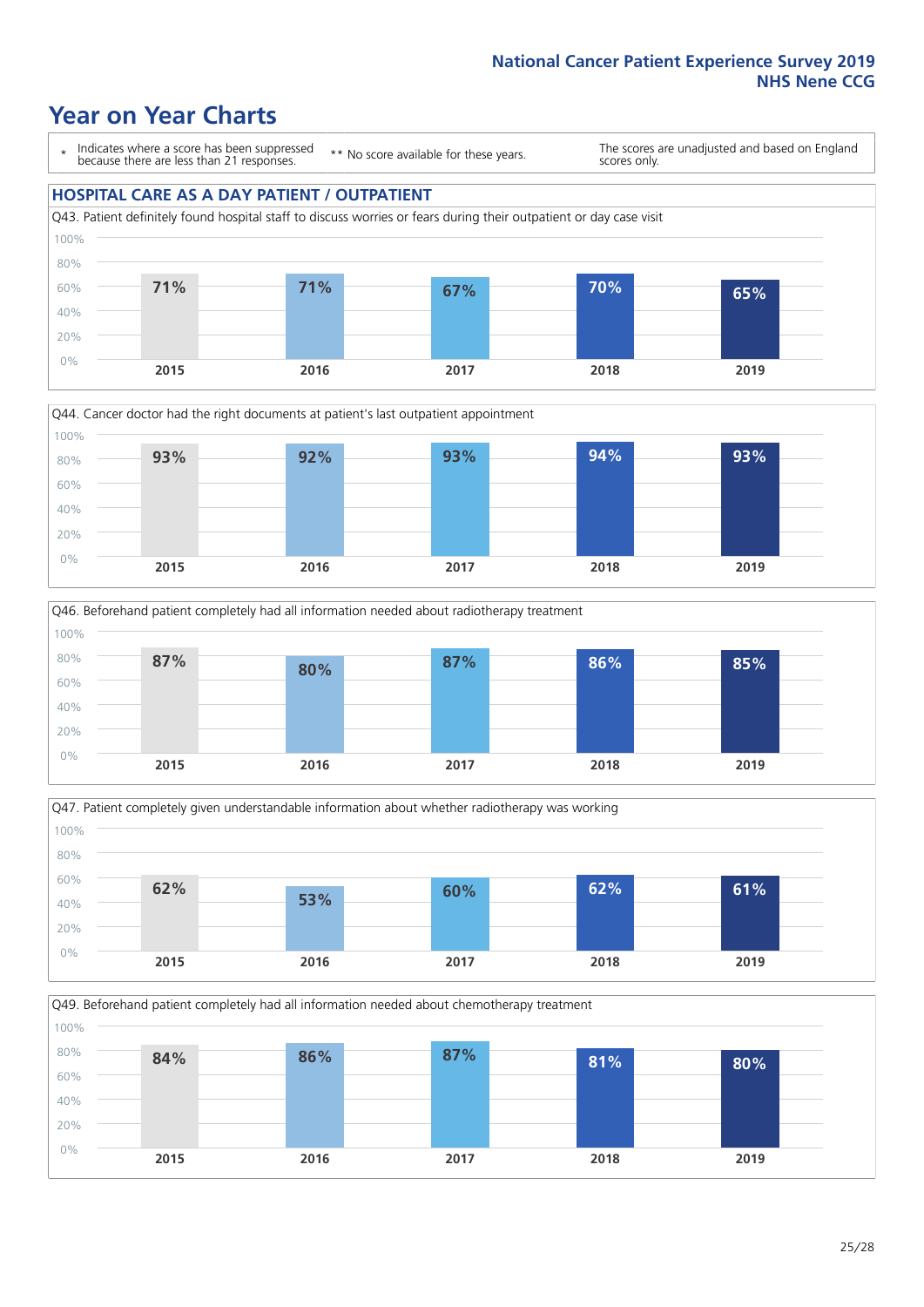### **Year on Year Charts**

\* Indicates where a score has been suppressed because there are less than 21 responses. \*\* No score available for these years. The scores are unadjusted and based on England scores only. Q50. Patient given enough information about whether chemotherapy was working in a completely understandable way 0% 20% 40% 60% 80% 100% **2015 2016 2017 2018 2019 64% 66% 66% 65% 66%**

#### **HOME CARE AND SUPPORT**







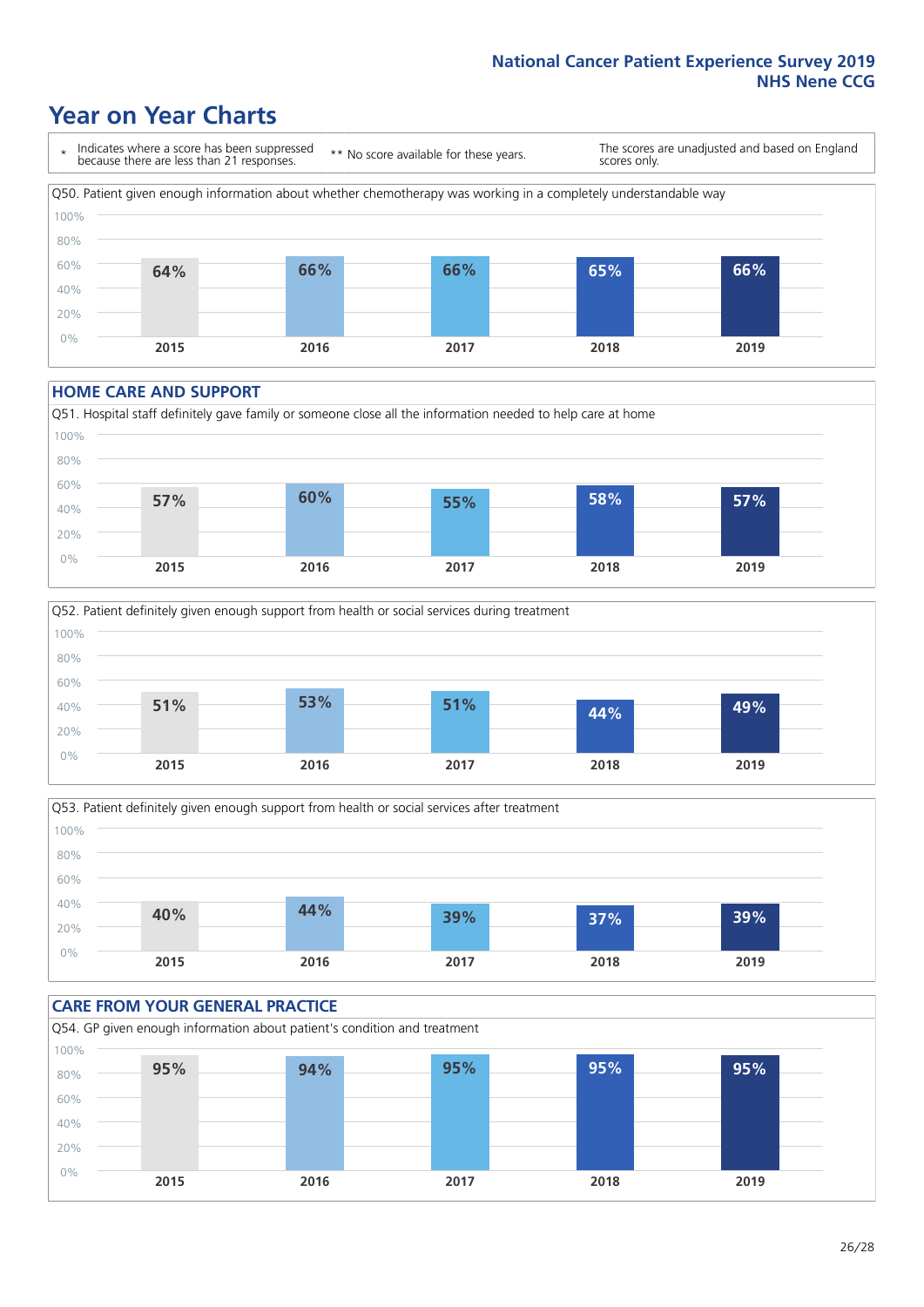### **Year on Year Charts**

\* Indicates where a score has been suppressed because there are less than 21 responses.

\*\* No score available for these years.

The scores are unadjusted and based on England scores only.



#### **YOUR OVERALL NHS CARE**







Q59. Patient felt length of time for attending clinics and appointments for cancer was about right 100%